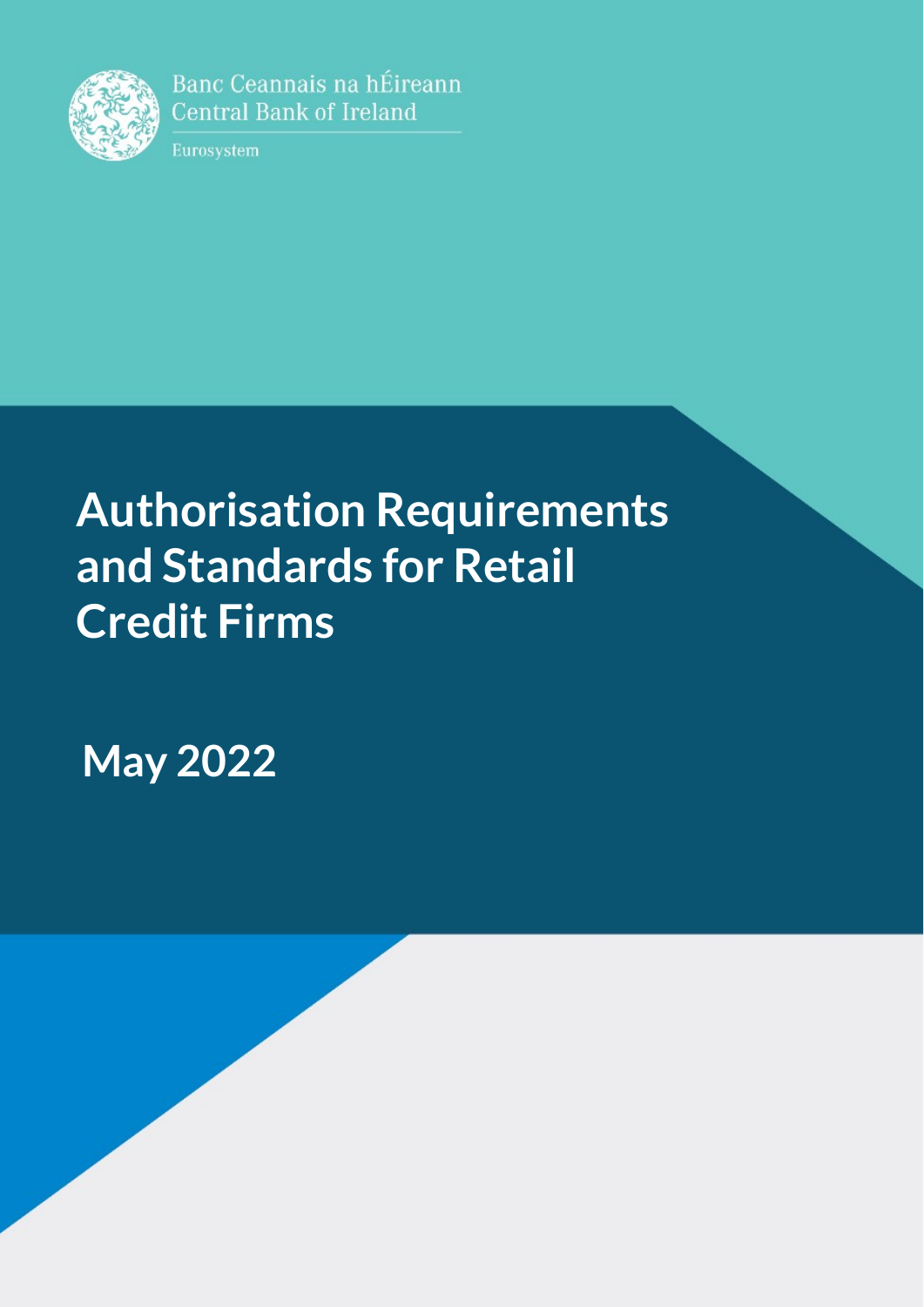# **Contents**

| 1.0 Introduction |  |
|------------------|--|
|                  |  |

## **Part A: Authorisation Requirements**

<span id="page-1-0"></span>

| Chapter                                           |                                                      | Page |
|---------------------------------------------------|------------------------------------------------------|------|
| 2.0                                               | <b>General Authorisation Requirements</b>            | 5    |
| 3.0                                               | Organisation and Management                          | 6    |
| 4.0                                               | <b>Credit Policy and Monitoring</b>                  | 9    |
| 5.0                                               | <b>IT Systems</b>                                    | 13   |
| 6.0                                               | Relationship with the Central Bank                   | 13   |
| 7.0                                               | Ownership                                            | 14   |
| 8.0                                               | Outsourcing                                          | 15   |
| 9.0                                               | <b>Other Places of Business</b>                      | 18   |
| 10.0                                              | <b>Record Keeping</b>                                | 18   |
| 11.0                                              | Legislative basis for the Authorisation Requirements | 19   |
| 12.0                                              | Definitions                                          | 21   |
| <b>Part B: Additional Regulatory Requirements</b> |                                                      | 23   |
| Chapter                                           |                                                      |      |
| 13.0                                              | Additional Legal and Regulatory Requirements         | 23   |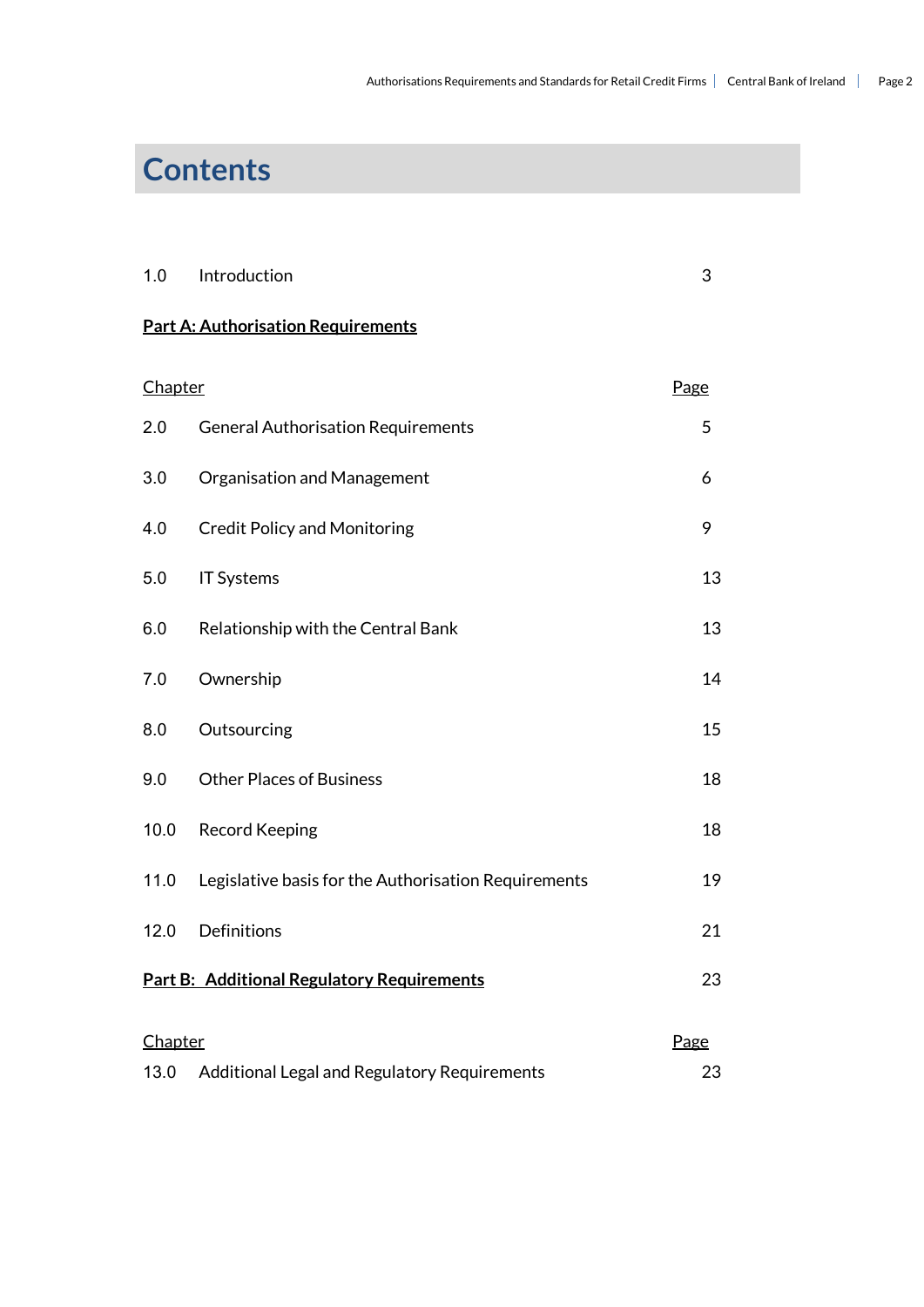#### **1. Introduction**

Part V of the Central Bank Act 1997 (as amended) (the Act) was amended by the Markets in Financial Instruments and Miscellaneous Provisions Act 2007 to establish a regulatory regime for non-deposit taking lenders by the creation of a new category of regulated financial service provider: a Retail Credit Firm. Following the enactment of the legislation on 1 February 2008 the activity of a Retail Credit Firm, as defined in the Act, became a regulated activity in Ireland and a person seeking to carry on the activities of a Retail Credit Firm requires an authorisation from the Central Bank of Ireland (the Central Bank). In May 2022, Part V of the Act was amended by the Consumer Protection (Regulation of Retail Credit and Credit Servicing Firms Firms) Act 2022 to expand the scope of the activities falling within the definition of a Retail Credit Firm within the meaning of the Act. Effective from 16 May 2022, the activities of providing credit indirectly to relevant persons, or entering into a hire-purchase agreement (including a Personal Contract Plan) or consumer-hire agreement with a relevant person requires authorisation as a Retail Credit Firm.

Retail Credit Firms are subject to the provisions of Irish financial services law that apply to regulated financial service providers. The Central Bank is the competent authority in Ireland for the purposes of the Act and is responsible for the authorisation and supervision of Retail Credit Firms under Part V of the Act. In this regard, the Central Bank will exercise its statutory "gatekeeper" role to permit or refuse an applicant Retail Credit Firm, through rigorous assessment of applications against applicable regulatory standards, in order to mitigate the risk that firms could pose harm to customers and the wider market once they are authorised.

**Part A** of this document sets out the Authorisation Requirements and Standards that must be complied with by an applicant seeking authorisation to carry on the activities of a Retail Credit Firm. These Authorisation Requirements and Standards are imposed on all Retail Credit Firms as a condition of authorisation and must be complied with on an on-going basis. The Central Bank may also impose, under Part V of the Act, additional requirements on a Retail Credit Firm. These requirements are in addition to, and without prejudice to, the other requirements imposed under the relevant financial services legislation. Please note that each Retail Credit Firm should refer to the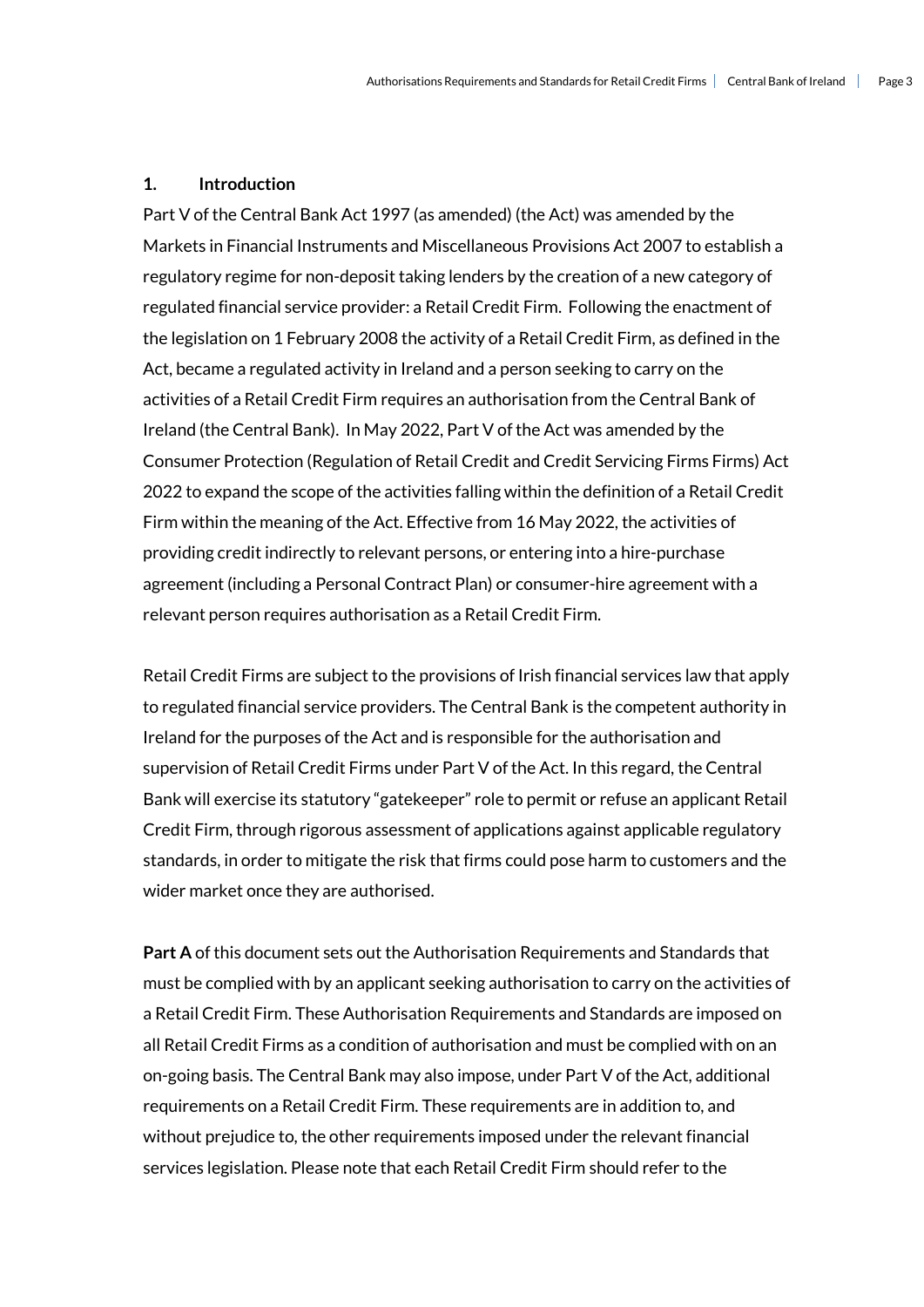conditions of authorisation, which are annexed to its authorisation, for complete details of the conditions imposed on its authorisation.

**Part B** of this document lists certain other regulatory requirements which apply to Retail Credit Firms and which Retail Credit Firms should be aware of in relation to the provision of Retail Credit Firm activities. This list is not exhaustive.

It is the responsibility of each individual regulated entity to ensure compliance with all aspects of applicable legislation and other regulatory requirements. Firms are advised to obtain their own independent legal advice if they are unclear in relation to any of their compliance obligations.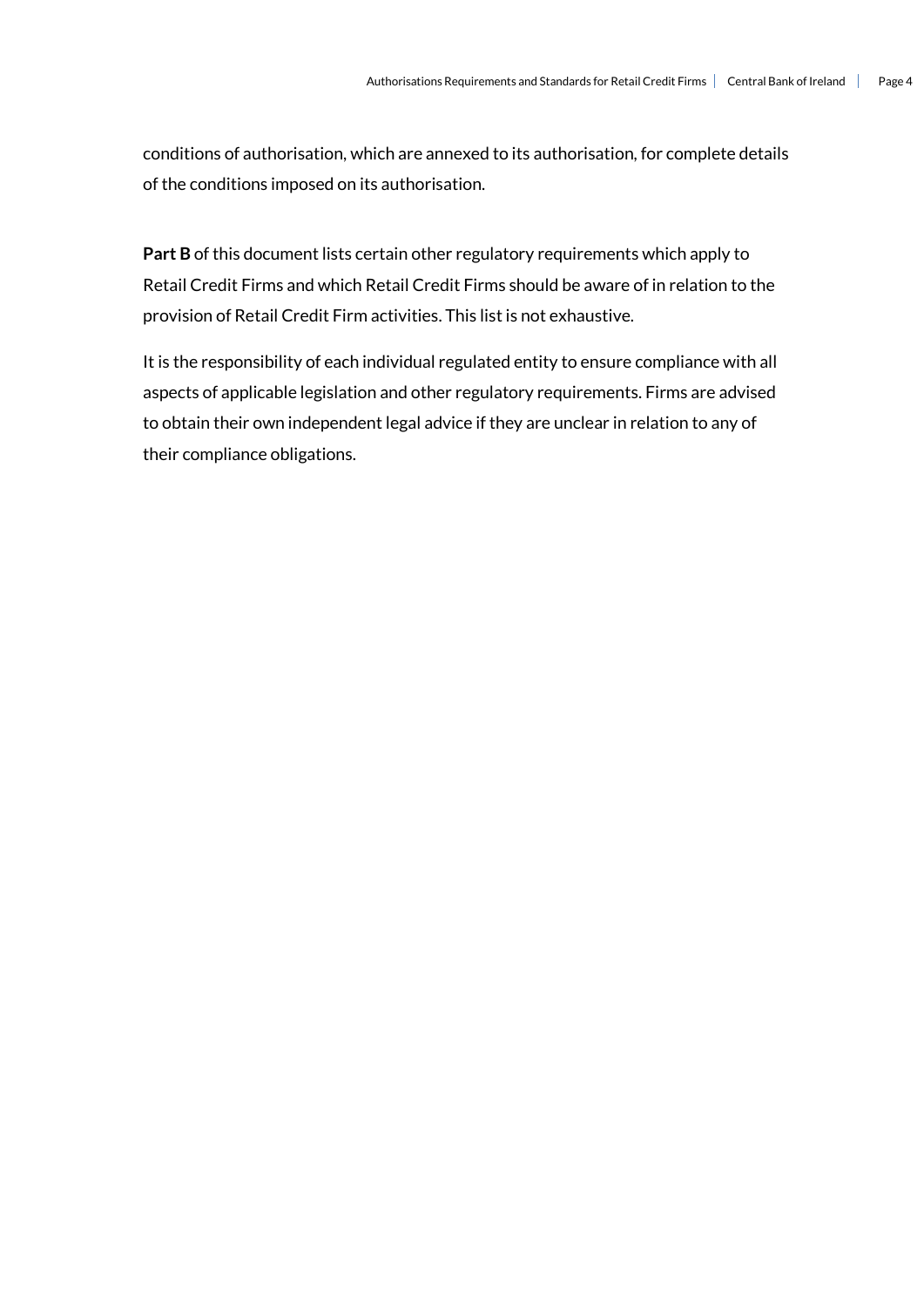#### **Part A: Authorisation Requirements**

#### **2 General Authorisation Requirements**

- 2.1 The obligation to hold an authorisation as a Retail Credit Firm applies to all persons who carry on Retail Credit Firm activities as defined in Section 28 of Part V of the Act, unless such persons have been granted an exemption from the requirement to hold such an authorisation by the Central Bank, pursuant to Section 29A of the Act.
- 2.2 Applicants are required to demonstrate how they meet each of the Authorisation Requirements and Standards listed below in order to be granted an authorisation.
- 2.3 A Retail Credit Firm is required to demonstrate that the organisation of its business structure is such that it is capable of being supervised by the Central Bank and that adequate and effective control of the Retail Credit Firm rests in the State. Factors to be considered in this regard include:
	- (a) where the mind and management of the Retail Credit Firm is located;
	- (b) where key decisions regarding the direction of the Retail Credit Firm business are made;
	- (c) where key functions are undertaken;
	- (d) what reporting lines exist;
	- (e) where key books and records are kept; and
	- (f) how the Retail Credit Firm will engage with borrowers including, in particular, the practical facilities that will be made available to borrowers in arrears to resolve their arrears.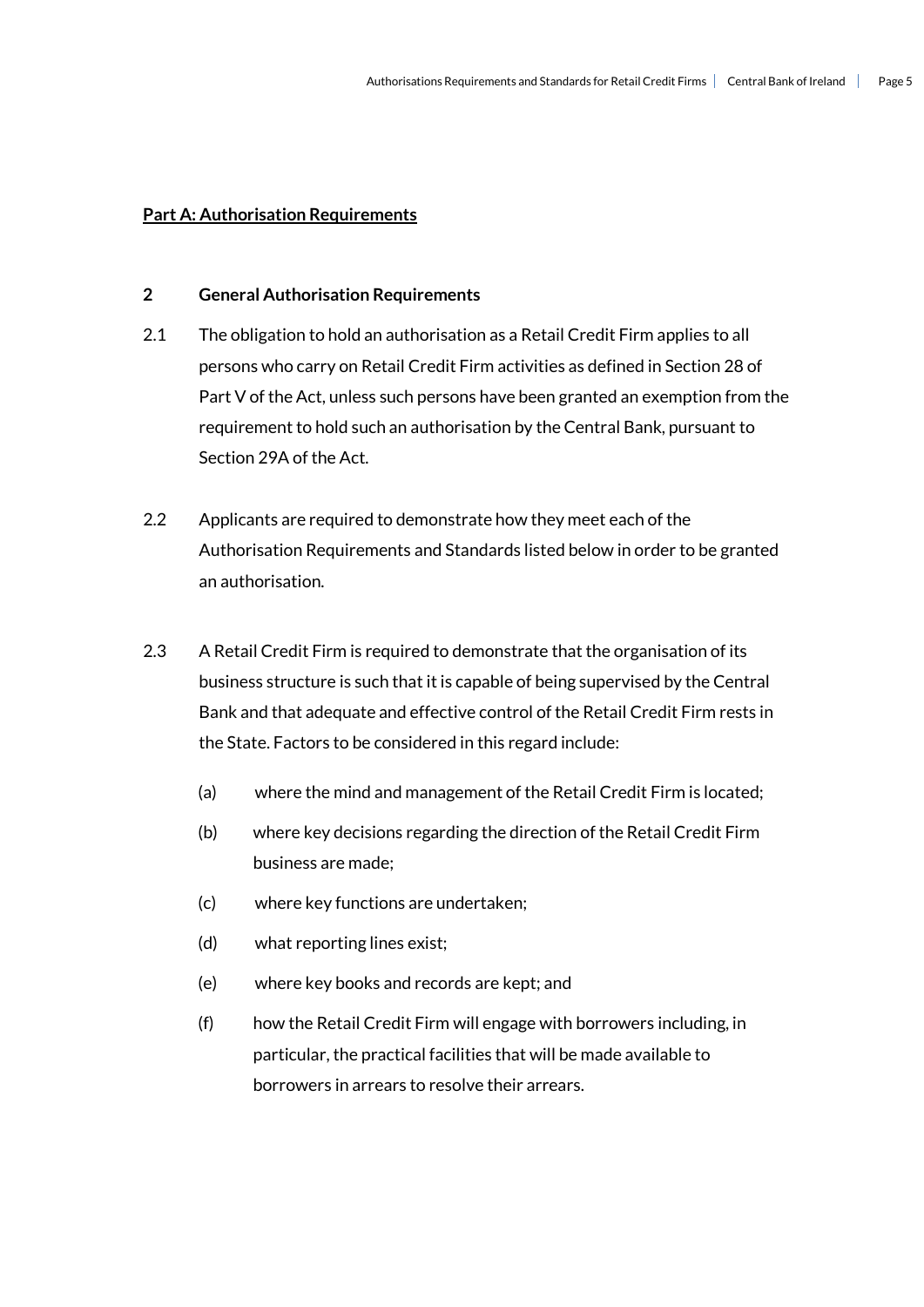Adequate arrangements in this regard are required in order to ensure the proper and orderly regulation and supervision of persons authorised to carry on Retail Credit Firm activities.

#### **3 Organisation and Management**

- 3.1 A Retail Credit Firm is required to demonstrate that it is in a position to conduct its affairs in a manner that ensures that the best interests of its customers are protected.
- 3.2 A Retail Credit Firm is required to have robust governance arrangements in place including:
	- (a) a clear organisational structure with well defined, transparent and consistent lines of responsibility and accountability;
	- (b) effective processes to identify, manage, monitor and report the risks it is or might be exposed to including conduct/consumer protection risks;
	- (c) effective internal control mechanisms to mitigate risk;
	- (d) adequate systems and controls to monitor compliance with its internal policies and legislative and other regulatory obligations or requirements; and
	- (e) sound administrative and accounting procedures.
- 3.3 A Retail Credit Firm may be required, in advance of authorisation or thereafter, to procure a review of its operations, systems and controls by a third party of relevant expertise in order to provide the Central Bank with the necessary assurance that the requisite operations, systems and controls are in place and functioning as described.
- 3.4 A Retail Credit Firm is required to have adequate staffing in place and to ensure that relevant members of staff are fit and proper and have appropriate experience and skills, in accordance with Part 3 of the Central Bank Reform Act 2010.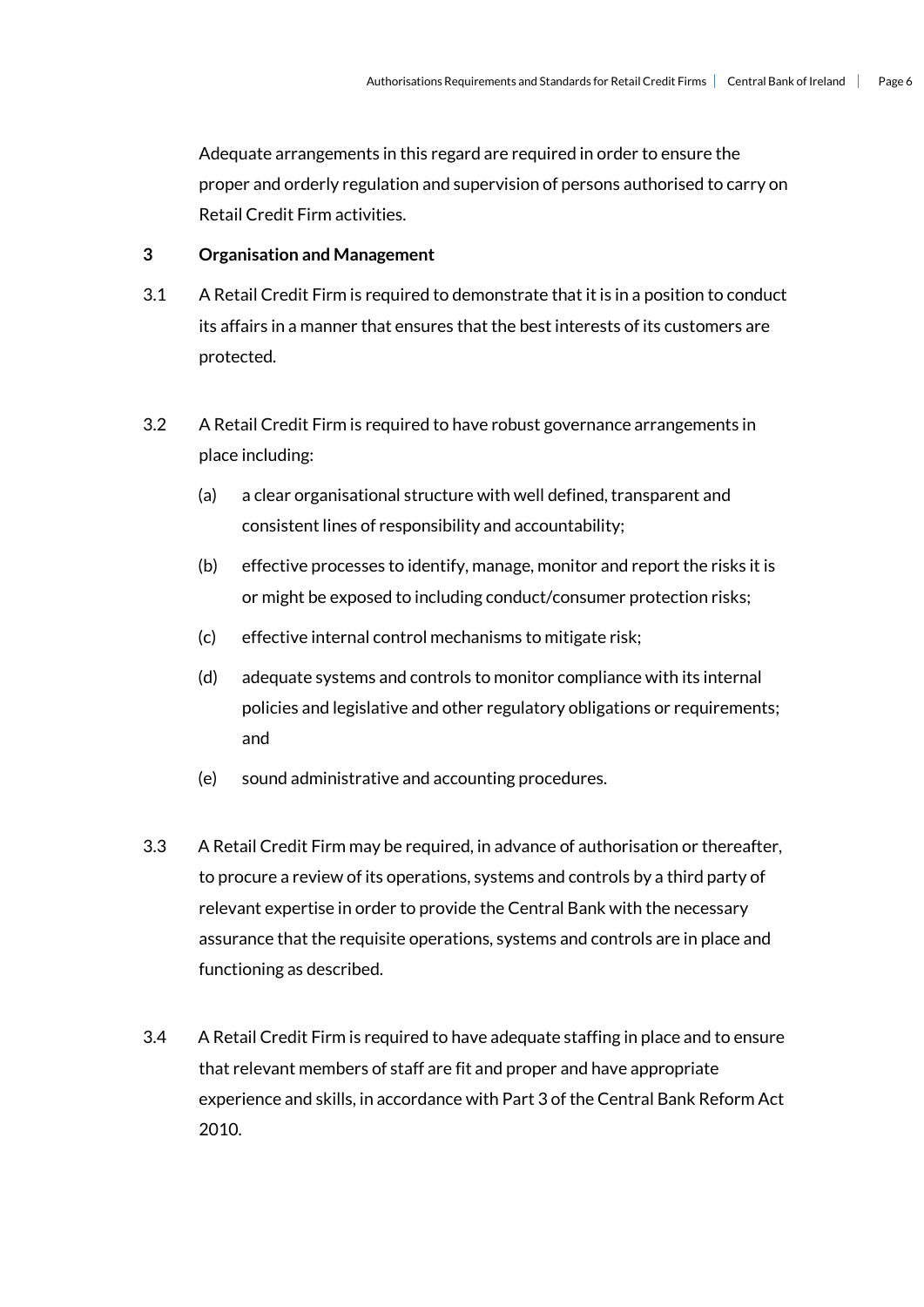- 3.5 A Retail Credit Firm is required to maintain sufficient compliance arrangements to ensure that it complies with all relevant financial services legislation and regulatory requirements to which it is subject and, to that end, it is required to ensure:
	- (a) that it has a compliance function with the necessary authority, resources, expertise and access to all relevant information, with regard to all risks relevant to the firm;
	- (b) that a Compliance Officer is appointed who is responsible for the compliance function and for all compliance reporting;
	- (c) that the duties and responsibilities of those with responsibility for compliance activities are clearly defined and documented (both within the compliance function and within business units, as applicable);
	- (d) that the relevant persons with responsibility for compliance are not involved in the performance of services or activities they monitor;
	- (e) that the proposed reporting lines/functional relationships between the Compliance Officer and the firms' senior management and board of directors/principals/partners (including the frequency and format of reporting thereof) are clearly defined; and
	- (f) that compliance with any requirements of financial services legislation, including, but not limited to, the Consumer Protection Code 2012, the Code of Conduct on Mortgage Arrears 2013 (where applicable), the Central Bank (Supervision and Enforcement) Act 2013 (Section 48) (Lending To Small and Medium-Sized Enterprises) Regulations 2015 (where applicable), the Minimum Competency Regulations 2017 and the Minimum Competency Code 2017, form a key part of the Retail Credit Firm's compliance monitoring responsibilities.
- 3.6 A Retail Credit Firm is required to have an internal audit function; (a) to provide for independent internal oversight of the firm's activities and (b) to evaluate and improve the effectiveness of the Retail Credit Firm's risk management, internal controls and governance processes.
- 3.7 A Retail Credit Firm is required to: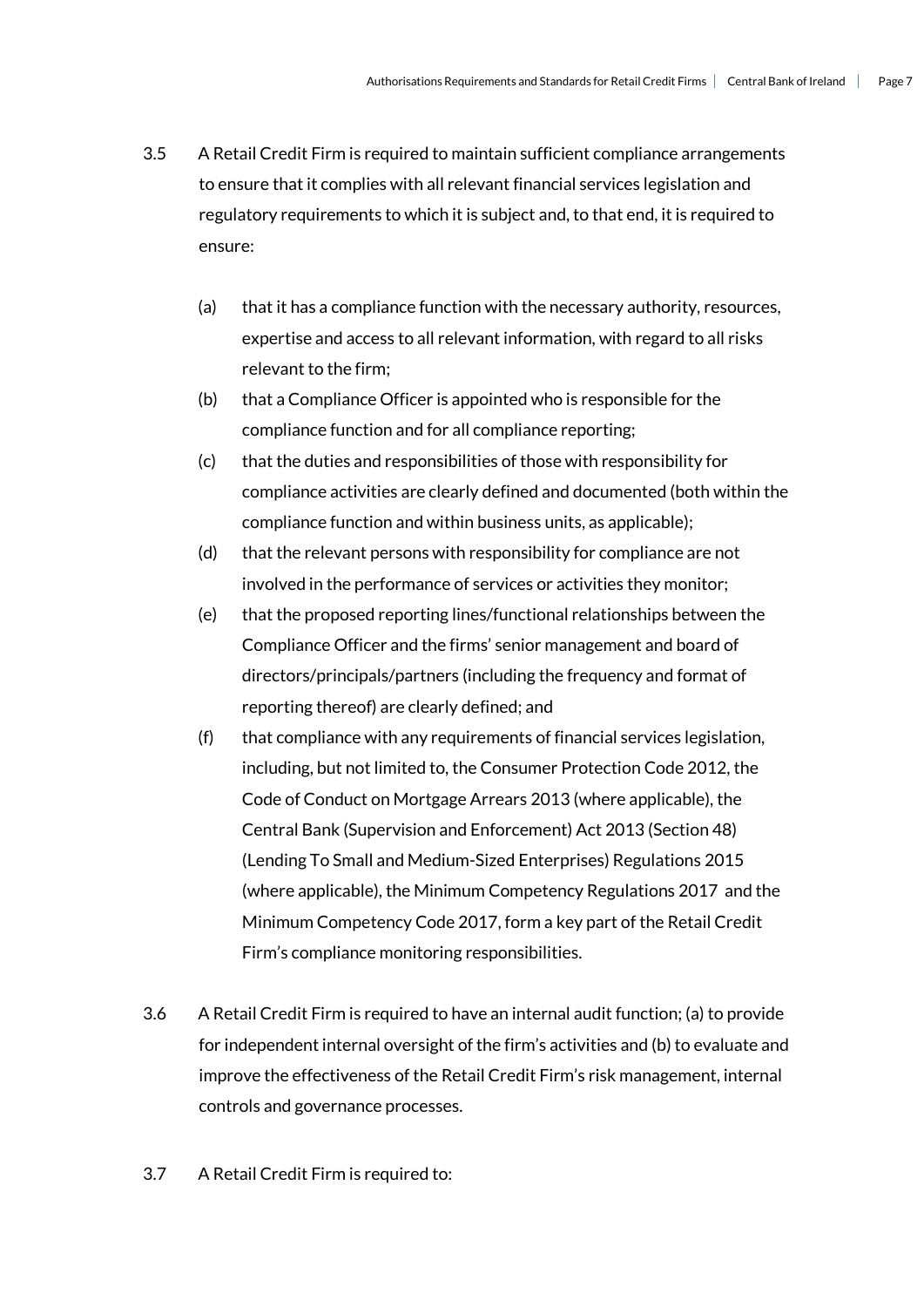- (a) demonstrate that it has sufficient resources, including financial resources, to conduct its business in the manner provided for in its application for authorisation and in accordance with financial services legislation, including the capacity to withstand potential shocks such as the loss of a key funding source or the occurrence of a significant business continuity event;
- (b) establish accounting policies and procedures which enable it, at the request of the Central Bank, to deliver in a timely manner to the Central Bank, financial reports which reflect a true and fair view of its financial position and which comply with all applicable accounting standards and rules;
- (c) establish and maintain adequate processes for the timely resolution of errors and complaints;
- (d) be aware of and monitor, on an on-going basis, all risks to its business and maintain adequate technical, organisational and procedural safeguards;
- (e) establish, implement and maintain systems and procedures that are adequate to safeguard the confidentiality, integrity and availability of information;
- (f) establish and maintain effective business continuity and disaster recovery procedures; and
- (g) have constituting documentation sufficiently wide to permit the Retail Credit Firm to conduct its Retail Credit Firm activities.
- 3.8 A Retail Credit Firm is required to have an appropriate organisational framework in place to enable effective credit risk management, measurement and control, with sufficient (both qualitative and quantitative) human and technical resources to carry out the required tasks. The framework must ensure that:
	- (a) there are clear lines of responsibility for taking on, measuring, monitoring, managing and reporting credit risk;
	- (b) the credit risk control and monitoring systems are subject to review;
	- (c) the risk management, measurement and control functions cover credit risk throughout the Retail Credit Firm; and
	- (d) the staff involved in credit-granting activities have appropriate skills and experience.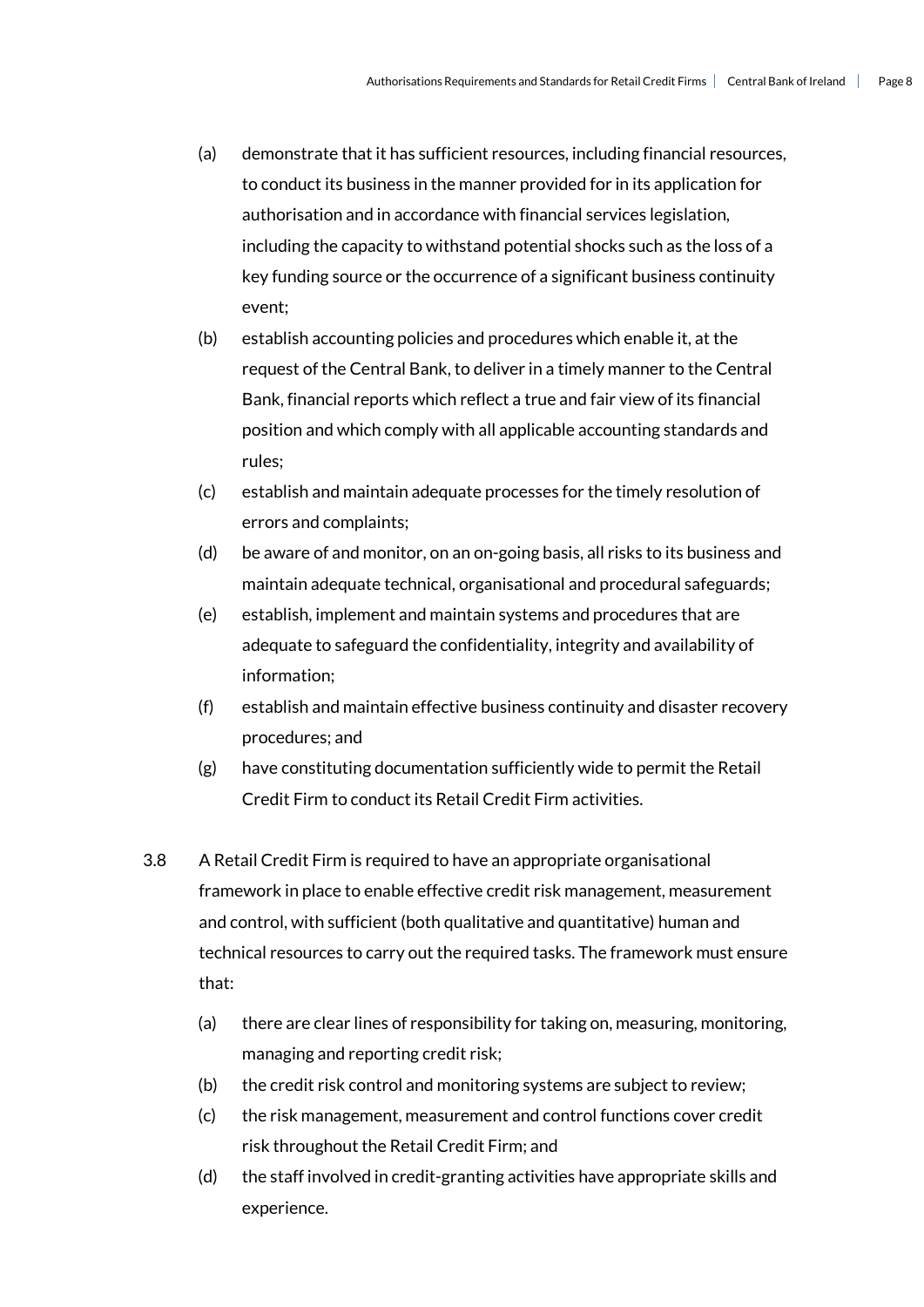#### **4 Credit Policy and Monitoring**

#### 4.1 **Credit Risk Strategy**

A Retail Credit Firm is required to have a documented credit risk strategy in place which must be approved by its management body and must take into account the Retail Credit Firm's:

- business model;
- overall risk appetite;
- financial condition and funding capacity;
- credit-granting activities as well as the management of non-performing loans; and
- activities where credit risk can be significant.

A Retail Credit Firm shall ensure that the credit risk strategy is effectively communicated to all relevant staff.

#### 4.2 **Credit Policy**

A Retail Credit Firm is required to have a documented credit policy in place which must be approved by its management body and must cover the following at a minimum:

- objectives of the policy;
- organisational arrangements setting out the roles and responsibilities of officers and/or employees involved in lending and any committees thereof;
- the lending authorisation limits including clear limits on the total funds available for the granting of loans;
- the classes of loans that the Retail Credit Firm may offer;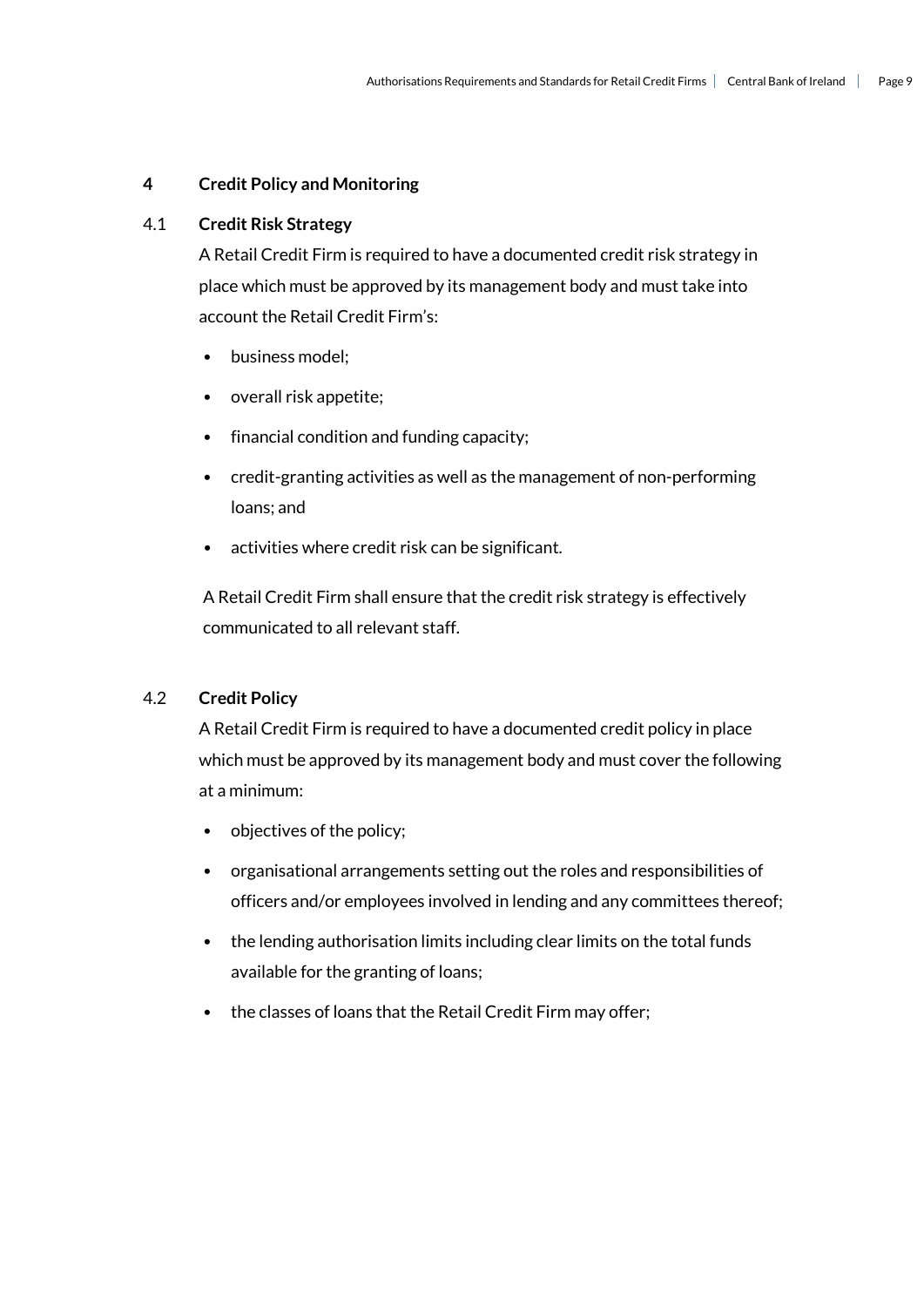- the maximum repayment period appropriate to different classes of loans;
- the interest rate applicable to each class of loan, if applicable;
- circumstances in which atypical loans will be considered and particular approval conditions, including security conditions, attaching to such loans;
- policy regarding curtailment of loans to borrowers in arrears;
- circumstances in which security (including guarantors) for loans must be obtained and the differing type and level of security required depending on the size and/or risk profile of the loan;
- the types of security which may be accepted for loans;
- the application, assessment and decision making process for the approval of loans including the lending criteria to establish capacity to repay for all types of borrowers;
- the factors to be taken into account in the review of the policy including:
	- $\cdot \cdot$  the appropriateness of the prevailing interest rates on the various categories of loans depending on current or likely future economic conditions; and
	- $\cdot \cdot$  the effect of any interest rate increase on borrowers' ability to meet their repayment obligations;
- procedures to prevent conflicts of interest and ensure segregation of duties between the approval and issuing of loans;
- procedures for retention of loan documentation, including loan application forms/credit agreements, security and ability to repay documentation;
- reporting arrangements, including the frequency, form and content of reporting to the management body; and
- the process for the approval, review and update of the credit policy by the management body.

#### 4.3 **Credit Control Policy**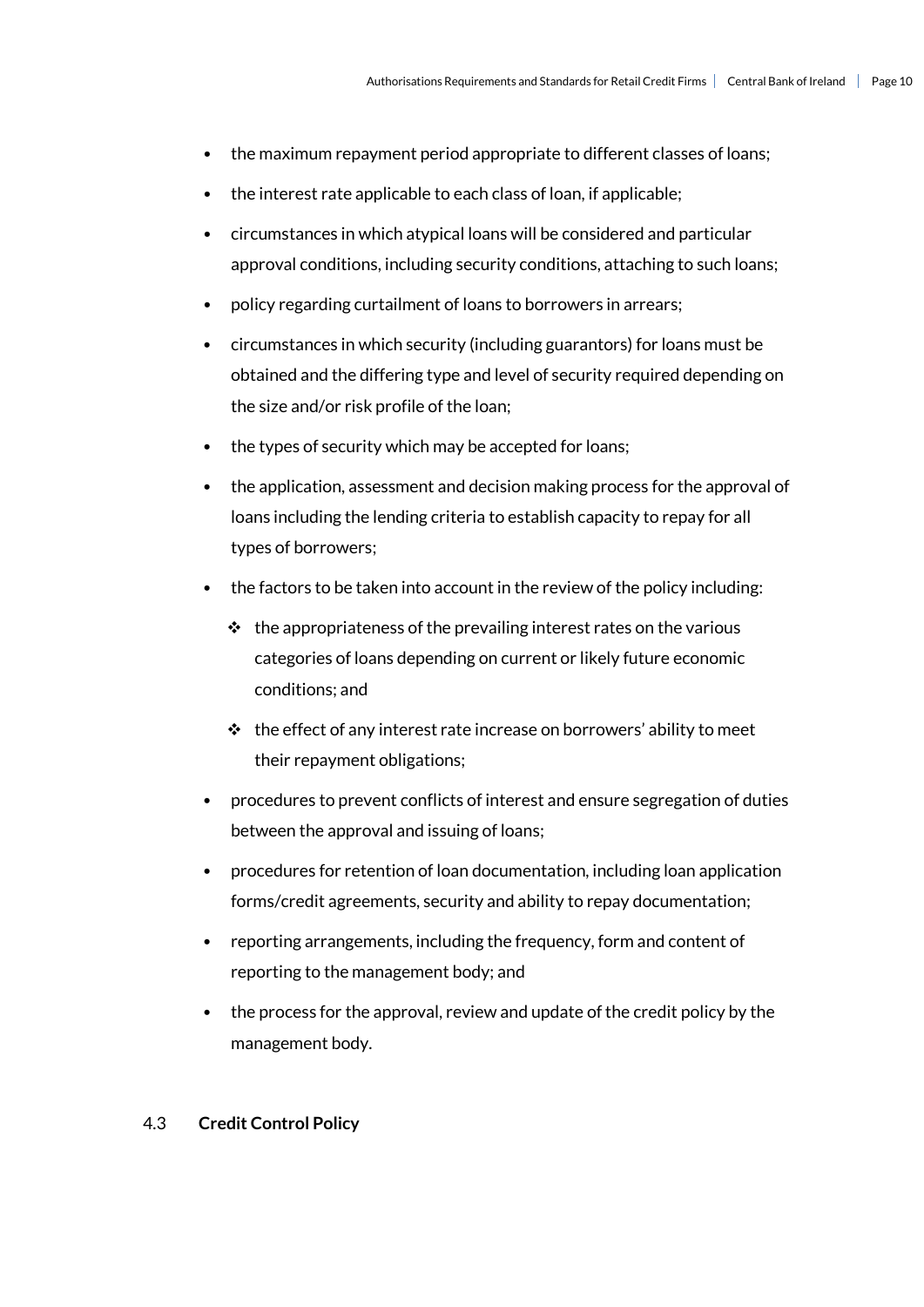A Retail Credit Firm is required to have a documented credit control policy in place which must be approved by its management body and must cover the following at a minimum:

- objectives of the policy;
- organisational arrangements setting out the roles and responsibilities of officers and/or employees involved in credit control including any committees thereof;
- procedures for the recording and monitoring of loans;
- processes in relation to arrears management and rescheduling;
- the standard time after which the credit control procedure is to be first activated in respect of loans in arrears;
- description of the various stages of the credit control procedure from first contact with borrowers in arrears to the legal recovery process and/or enforcement of security;
- the criteria and procedure, including approval procedure and authorisation required, for rescheduling of loans;
- the criteria and procedure, including approval procedure and authorisation required, for writing off bad debts;
- procedure for review and follow up of bad debts written off;
- procedures for communication with borrowers in relation to the loan, monitoring arrears and for changing the terms of the loan agreement;
- reporting arrangements, including the frequency, form and content of reporting to the management body; and
- the process for the approval, review and update of the credit control policy by the management body.

#### 4.4 **Provisioning Policy**

A Retail Credit Firm is required to have a documented provisioning policy in place which must be approved by its management body and must cover the following at a minimum: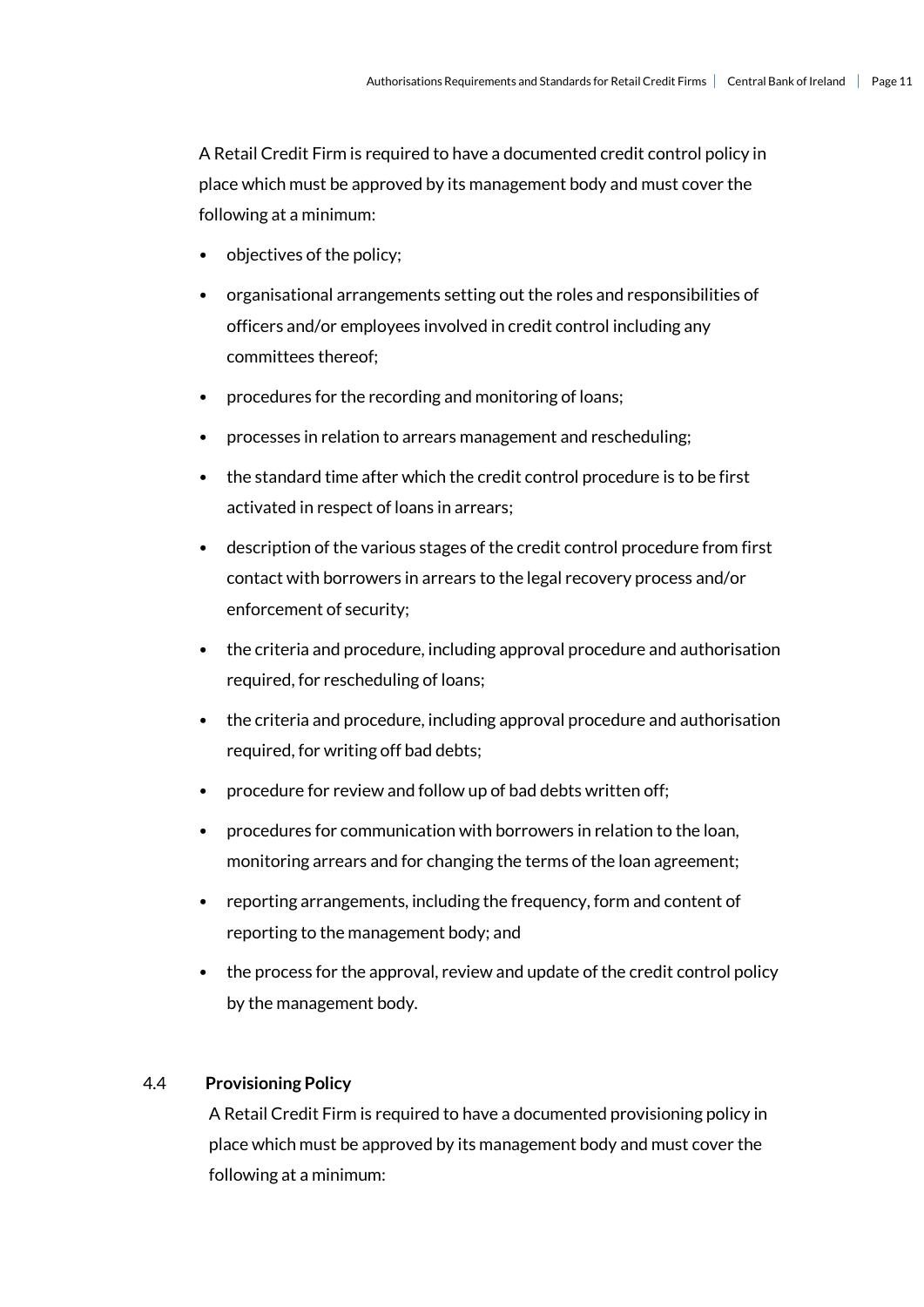- objectives of the Retail Credit Firm's provisioning policy;
- organisational arrangements setting out the roles and responsibilities of officers and/or employees involved in measuring and making appropriate loan loss provisions;
- the procedures for loan book reviews to assess the adequacy of provisions;
- the timings of loan book reviews;
- how the Retail Credit Firm will regularly review and, where appropriate, revise key management judgements, assumptions and estimates used in calculating the Retail Credit Firm's provisions;
- the accounting policy used for provisions;
- reporting arrangements, including the frequency, form and content of reporting to the management body; and
- the process for the approval, review and update of the provisioning policy by the management body.

#### 4.5 **Bad Debts Provision**

- 4.5.1 A Retail Credit Firm is required to demonstrate that its approach to bad debt provisioning includes:
	- recognition of loan losses as early as possible within the context of accounting standards; and
	- adoption of a sufficiently conservative and comparable approach to the measurement and making of impairment provisions in its loan book.
- 4.5.2 The Central Bank requires Retail Credit Firms to demonstrate how they will apply a conservative and realistic approach in the measurement of bad debt provisions. Retail Credit Firms must take into consideration the level of risk inherent in the loan book and must also discuss their provisioning policy with their auditors prior to finalisation of the annual accounts.
- 4.5.3 A Retail Credit Firm must ensure that a review of the loan book, to verify the adequacy of the provision for bad debts, is carried out at least annually and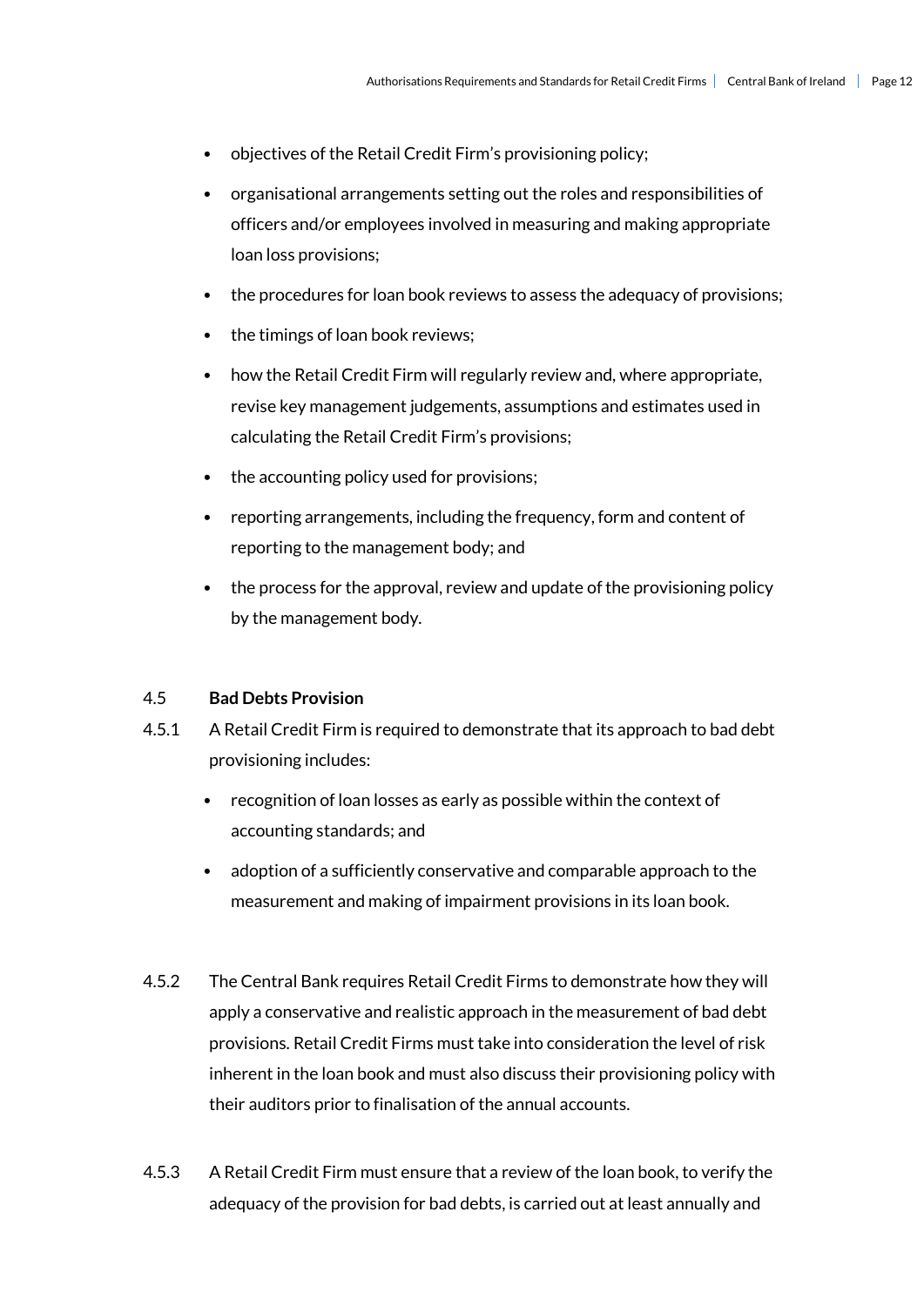that any resulting adjustments to the provisions are incorporated into the financial accounts approved by the management body.

#### 4.6 **Deviations from Credit Risk Strategy, Credit Policy and Provisioning Policy**

A Retail Credit Firm is required to ensure that any significant deviations from the credit risk strategy, credit policy, credit control policy and provisioning policy should be communicated to its management body in accordance with the reporting arrangements set out in the credit policy.

#### **5 IT Systems**

5.1 A Retail Credit Firm is required to ensure that it has adequate IT systems in place to conduct its Retail Credit Firm activities.

#### 5.2 A Retail Credit Firm is required:

- (a) to demonstrate how its IT systems are capable of meeting any relevant obligations under financial services legislation, including compliance with any applicable Codes of Conduct;
- (b) to have adequate governance/controls/safeguards in place to mitigate risks associated with its IT systems;
- (c) to establish and maintain effective business continuity and disaster recovery procedures in respect of its IT systems; and
- (d) to ensure that systems and controls in place are appropriate to safeguard the confidentiality, integrity and availability of information.

#### **6 Relationship with the Central Bank**

#### 6.1 **General**

- (a) A Retail Credit Firm shall not in any circumstances provide the Central Bank with:
	- (i) false or misleading statements concerning the operation of the Retail Credit Firm; or
	- (ii) information which it knows or ought to know to be false or misleading.
- (b) Where any change affects the accuracy of information and evidence provided by a Retail Credit Firm in its application for authorisation in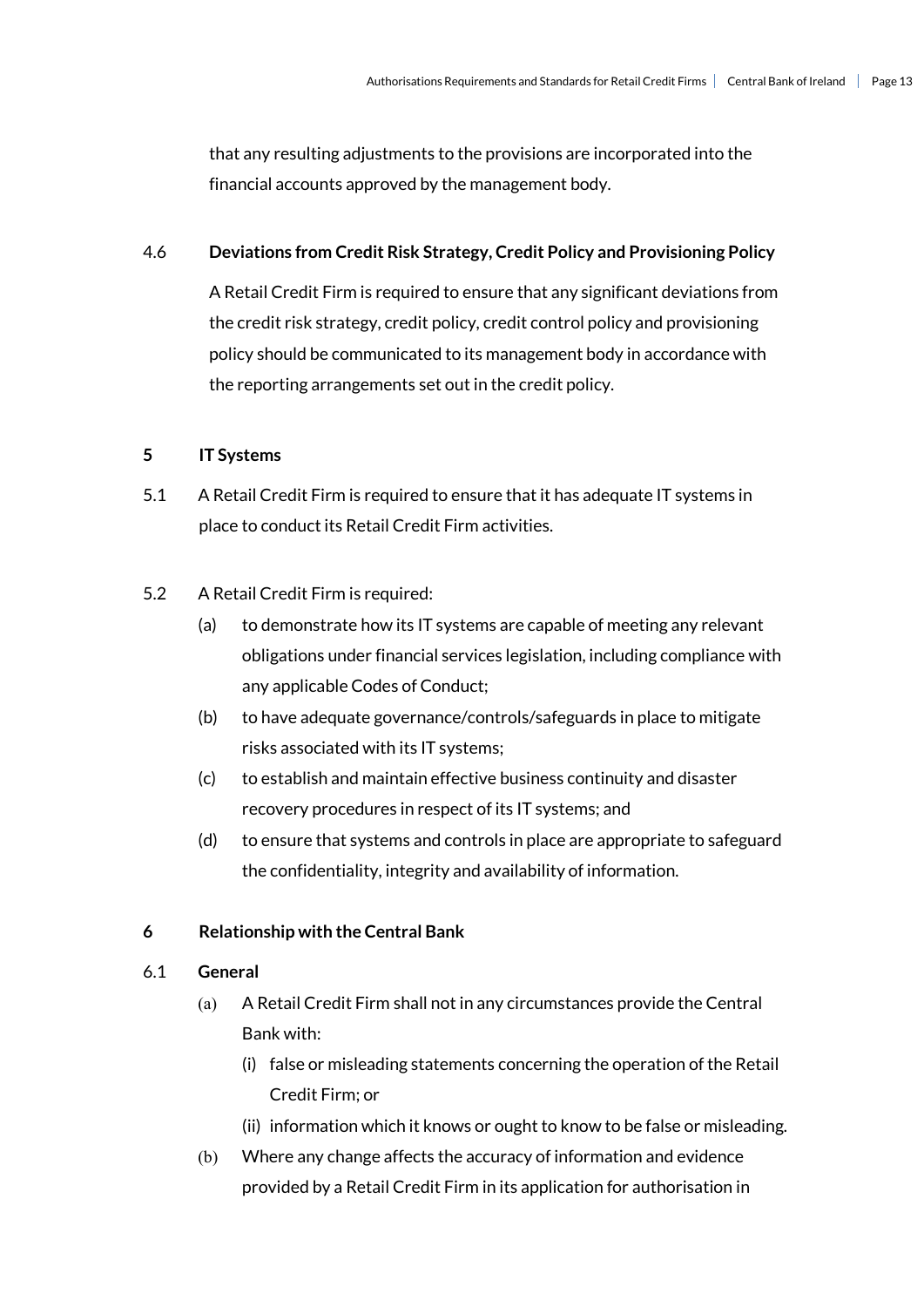accordance with these requirements, a Retail Credit Firm is required, without undue delay, to inform the Central Bank accordingly;

- (c) A Retail Credit Firm is required to be open and cooperative in its dealings with the Central Bank. This requirement includes, but is not limited to, the requirement to notify the Central Bank as soon as it becomes aware of:
	- (i) any breaches of these requirements or of any other legal requirements applicable to the firm that may have occurred;
	- (ii) the commencement of any legal proceedings by or against the Retail Credit Firm which is either related to financial services legislation or which could potentially impact on the firm's ability to trade as an ongoing concern; or
	- (iii) any situations which have impacted or have the potential to impact significantly on the operation of the Retail Credit Firm or its compliance or ability to comply with financial services legislation;
- (d) A Retail Credit Firm is required to obtain the prior approval of the Central Bank in respect of any proposed change of company name or business name; and
- (e) In accordance with Section 36 of the Act, if a Retail Credit Firm decides to cease providing Retail Credit Firm activities it is required to notify the Central Bank in writing without delay. If deemed appropriate, the Retail Credit Firm will be required to request, in writing, the revocation of its Retail Credit Firm authorisation from the Central Bank without delay.

#### 6.2 **Audited Accounts and On-going Reporting**

- 6.2.1 A Retail Credit Firm is required to make available audited accounts and any applicable auditor's reports to the Central Bank upon request.
- 6.2.2 A Retail Credit Firm is required to comply with such reporting requirements as the Central Bank may impose from time to time.

#### **7 Ownership**

7.1 A Retail Credit Firm is required to notify the Central Bank in respect of any proposed material change of ownership of the Retail Credit Firm i.e. changes in direct and indirect qualifying shareholders.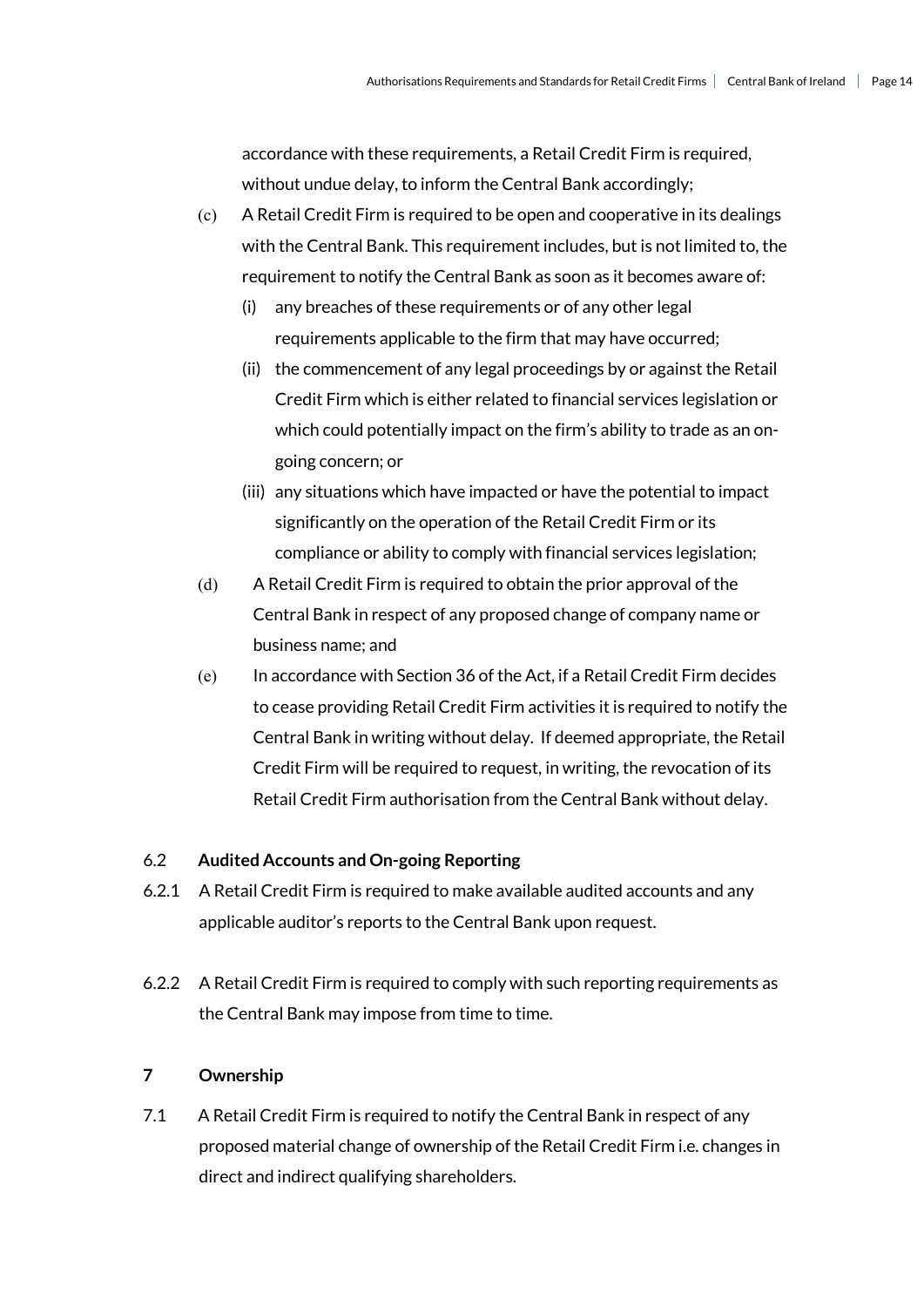- 7.2 The Central Bank considers that a material change in ownership occurs where the change would result in the proportion of voting rights or capital held by a person or more than one person acting in concert reaching or exceeding 10%, 20%, 33% or 50% or resulting in a Retail Credit Firm becoming a subsidiary of the acquirer.
- 7.3 A Retail Credit Firm is required to notify the Central Bank in respect of any transfer of shares, which would result in the transferee controlling more than 10% of the shares, voting rights attaching to shares or other interests in the Retail Credit Firm.
- 7.4 Where a shareholding which is registered in the name of a nominee constitutes more than 10% of shares or of the voting rights attaching to shares in a Retail Credit Firm, the ultimate beneficial ownership of shares so held must be notified to the Central Bank.
- 7.5 A Retail Credit Firm is required to notify the Central Bank where a direct or indirect disposal of shares occurs by a person or more than one person acting in concert which would result in the proportion of voting rights or capital held by the person or persons falling below 10%, 20%, 33% or 50% or such that a Retail Credit Firm would cease to be a subsidiary of the disposer.
- 7.6 Notification of changes of ownership should be made forthwith upon the Retail Credit Firm becoming aware of a proposed change. Where this is not possible due to circumstances outside the control of the Retail Credit Firm the notification should be made forthwith upon the Retail Credit Firm becoming aware of the change in ownership.

#### **8 Outsourcing**

8.1 A Retail Credit Firm is required to structure, organise and resource its business to ensure that it is in a position to demonstrate that it can comply with applicable regulatory requirements. This includes, without limitation, ensuring that adequate and effective control of the firm rests in the State, having all records available to the Central Bank in the State and not outsourcing activities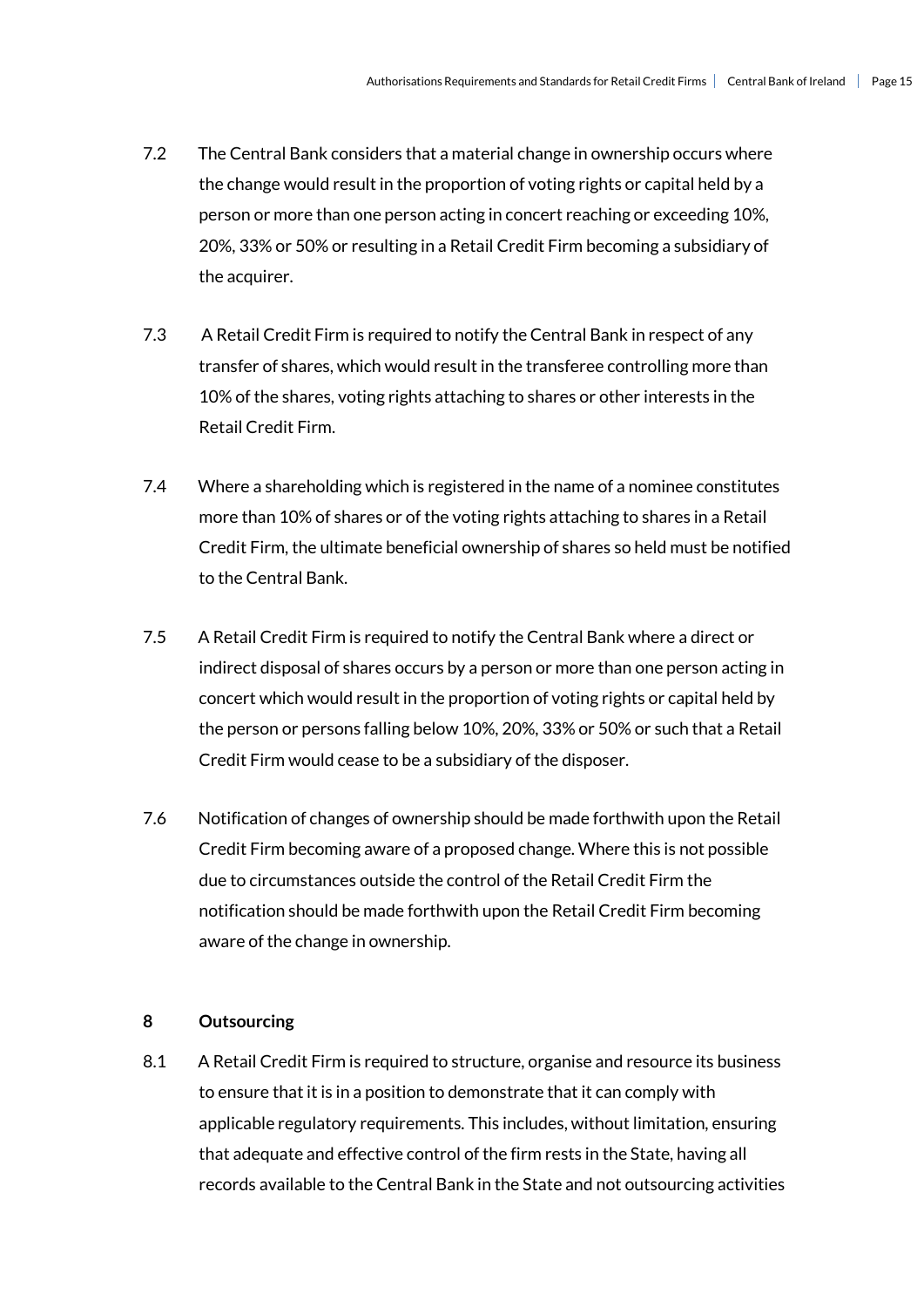to any extent that would impact on its ability to meet all applicable regulatory requirements.

- 8.2 A Retail Credit Firm is required to notify the Central Bank in advance where it proposes to outsource any **important operational function** relating to the provision of Retail Credit Firm activities.
- 8.3 A Retail Credit Firm is required to notify the Central Bank as soon as possible where a material change occurs or is due to occur in an outsourcing arrangement governing an **important operational function** relating to the provision of Retail Credit Firm activities.
- 8.4 Where a Retail Credit Firm proposes to outsource an **important operational function,** it is required to ensure that the:
	- (a) outsourcing does not result in the delegation of its responsibility or accountability for the operational function which has been outsourced;
	- (b) obligations of the Retail Credit Firm towards its customers under Part V of the Act will continue to be complied with at all times; and
	- (c) outsourcing of operational functions will not be undertaken in such a way as to impair the quality of the Retail Credit Firm's internal controls and the ability of the Central Bank to monitor the Retail Credit Firm's compliance with its regulatory obligations.
- 8.5 A Retail Credit Firm is required to ensure that it has adequate internal controls in place and that it is satisfied regarding the internal controls in place in the service provider such that:
	- (a) the Retail Credit Firm must properly supervise the carrying out of the outsourced functions and adequately manage the risks associated with the outsourcing;
	- (b) the Retail Credit Firm must take appropriate action if it appears that the service provider may not be carrying out the outsourced functions effectively and in compliance with applicable laws and regulatory requirements;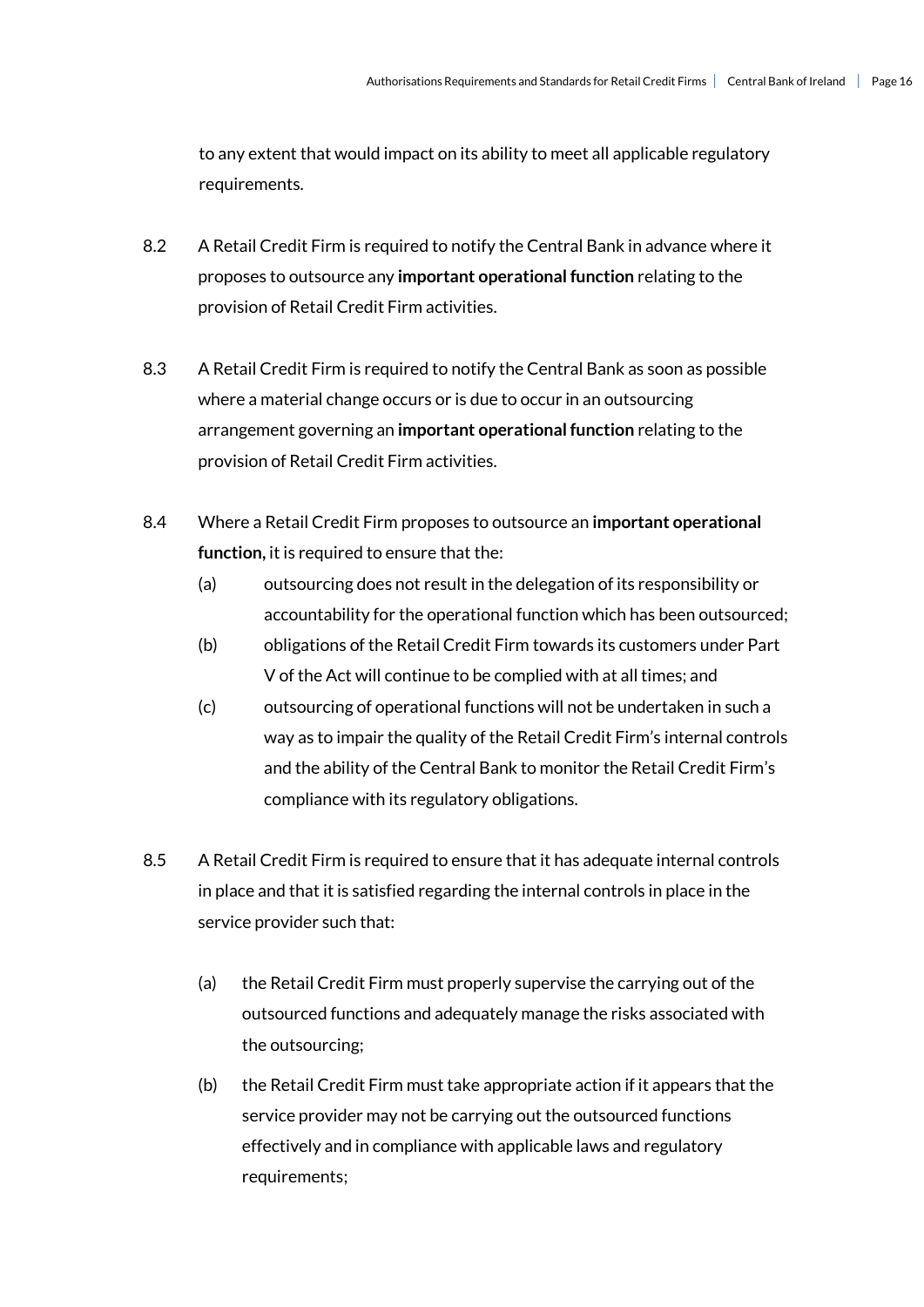- (c) the Retail Credit Firm must retain the necessary expertise to supervise the outsourced functions effectively and manage the risks associated with the outsourcing and must supervise those functions and manage those risks;
- (d) the service provider will disclose to the Retail Credit Firm any development that may have a material impact on its ability to carry out the outsourced functions effectively and in compliance with applicable laws and regulatory requirements;
- (e) the Retail Credit Firm must be able to terminate the arrangement for outsourcing where necessary without detriment to the continuity and quality of its provision of services to its customers;
- (f) the service provider will, when required, cooperate with the Central Bank in connection with the outsourced activities;
- (g) the Retail Credit Firm, its auditors and the Central Bank must have effective access to data related to the outsourced activities, as well as to the business premises of the service provider;
- (h) the service provider will protect any confidential information relating to the Retail Credit Firm or its customers;
- (i) the Retail Credit Firm and the service provider must establish, implement and maintain a contingency plan for disaster recovery and periodic testing of backup facilities, where that is necessary having regard to the function, service or activity that has been outsourced;
- (j) the respective rights and obligations of the Retail Credit Firm and of the service provider shall be clearly allocated and set out in a written agreement;
- (k) a Retail Credit Firm is required to make available on request to the Central Bank all information, including but not limited to books, records and documentation, necessary to enable the Central Bank assess compliance with the firm's obligations under Part V of the Act, any other designated enactment or designated statutory instrument and any conditions of authorisation imposed on the Retail Credit Firm; and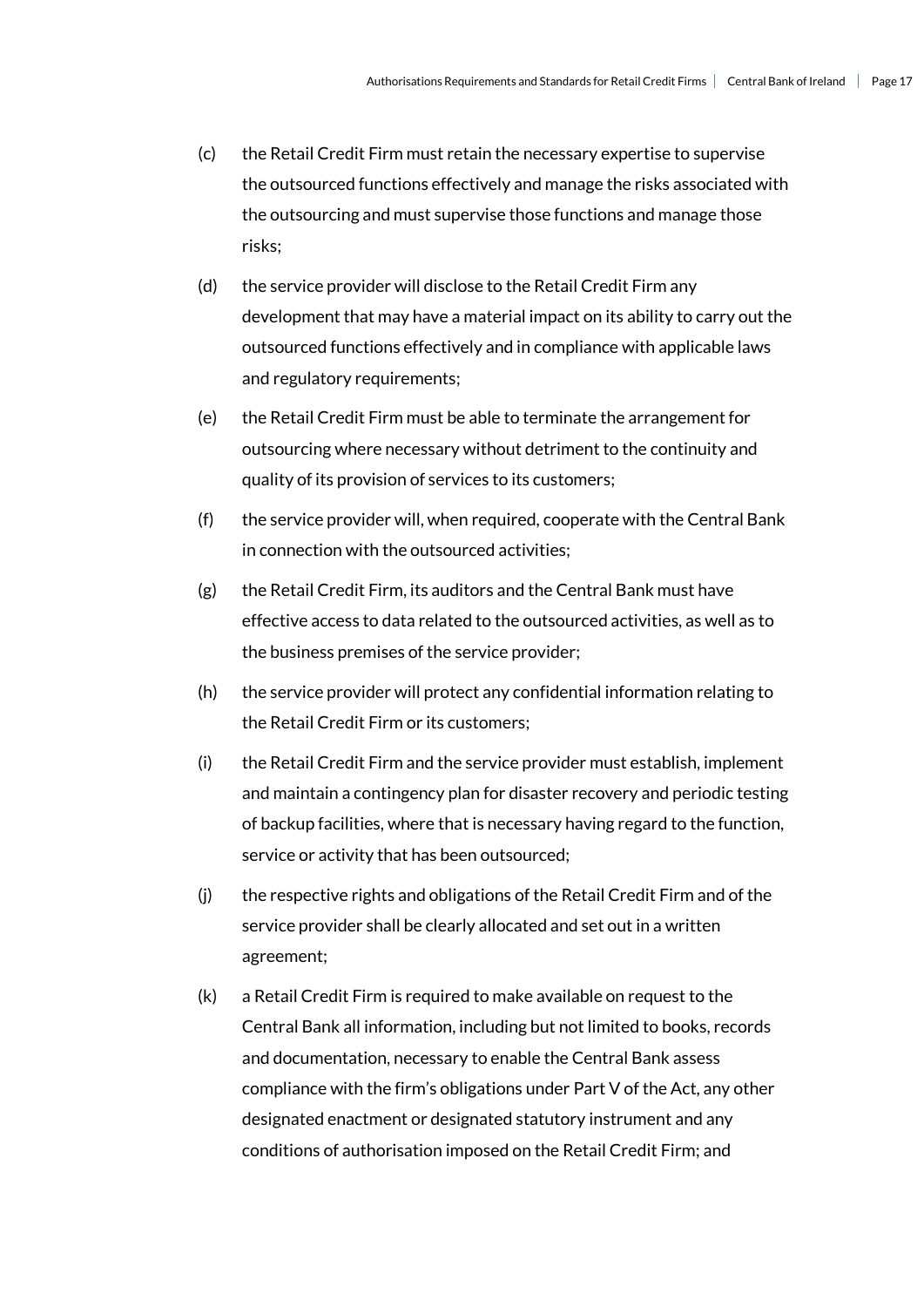(l) a Retail Credit Firm is required to notify a customer in writing in advance of any third party contacting the customer on behalf of the Retail Credit Firm to advise that such third party acts on behalf of the Retail Credit Firm and may contact the customer.

#### **9 Other Places of Business**

- 9.1 A Retail Credit Firm is required to seek the prior approval of the Central Bank before operating from a place of business other than its head office.
- 9.2 A Retail Credit Firm intending to operate from another place of business is required to notify the Central Bank, at least 14 days in advance, of the nature of the services the **other place of business** will provide and the name(s) of those responsible for the management of the other place of business.
- 9.3 A Retail Credit Firm is required to notify the Central Bank, at least 14 days in advance, of the proposed closure of another place of business and the reason for such closure.

#### **10 Record Keeping**

Pursuant to Section 36F of the Act, the Central Bank requires a Retail Credit Firm to keep appropriate records regarding its Retail Credit Firm activities. Such records include but are not limited to:

- (a) Customer records including e.g. mortgage deeds, copies of loan agreements etc. as applicable
- (b) Communications by the Retail Credit Firm or its agents with its customers;
- (c) All records or evidence required to be retained under financial services legislation;
- (d) Board Minutes;
- (e) Financial Audit Reports;
- (f) Internal Audit Reports;
- (g) Compliance Reports; and
- (h) Complaints handling records.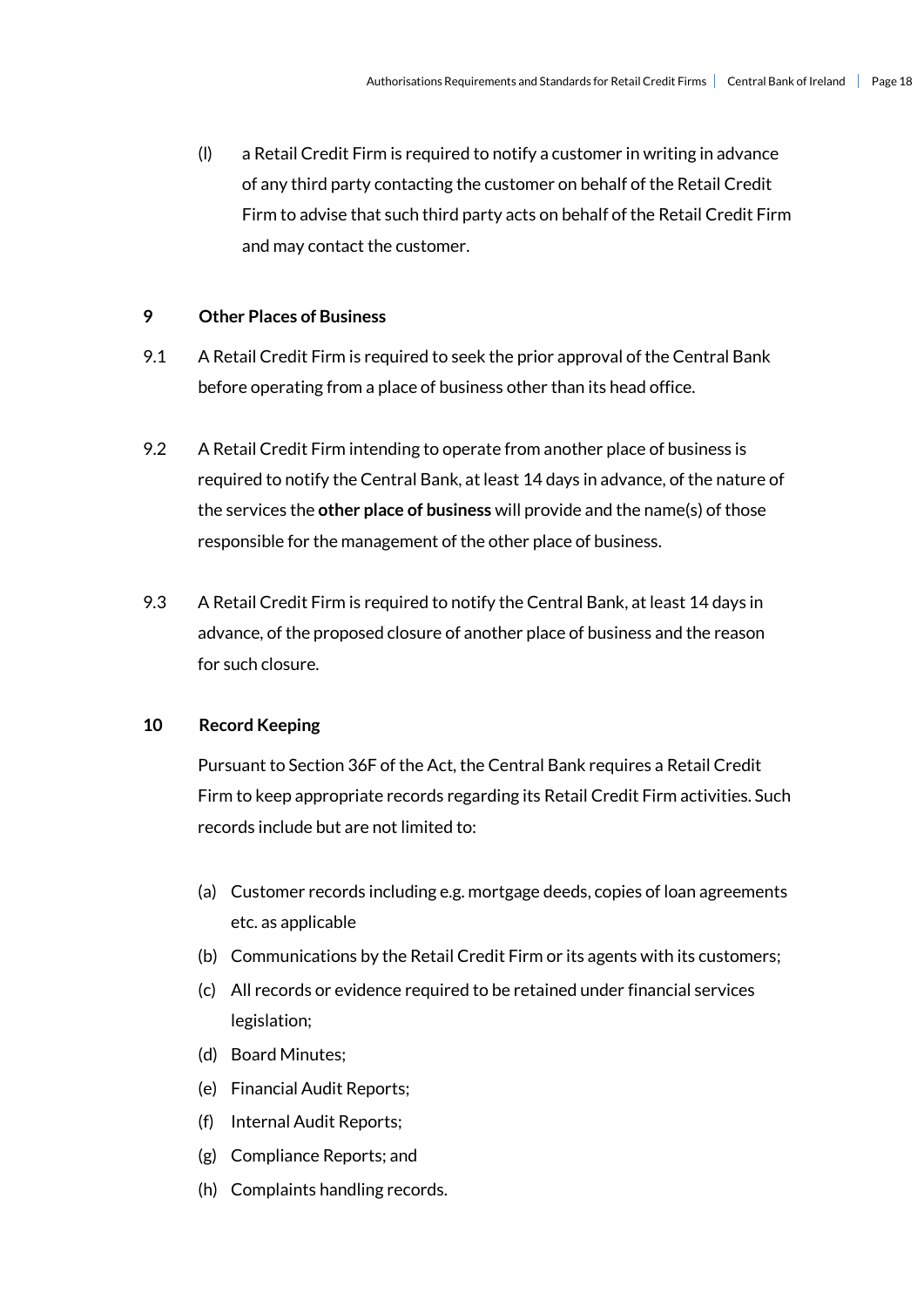Appropriate records are required to be kept for at least six years from:

- (i) in the case of (a) to (c) above, the date on which the Retail Credit Firm ceases to provide Retail Credit Firm activities to its customer or the date of the last interaction with its customer, whichever is the later
- (ii) in the case of (d) above, the date of the Board meeting;
- (iii) in the case of (e) to (g) above, the date of the relevant report; and
- (iv) in the case of (h) above, the date of the closing of the complaint.

A Retail Credit Firm is required to keep all records required by these rules and other financial services legislation in the State and pursuant to Section 36F(1)(b) of the Act, the Retail Credit Firm is required to notify the Central Bank in writing of the address of the office or offices where those records are kept.

#### **11 Legislative basis for the Authorisation Requirements**

#### 11.1 **An Offence to provide Retail Credit Firm activities without an Authorisation**

 Section 29 of the Act provides that it is a criminal offence to carry on Retail Credit Firm activities unless the person is the holder of an authorisation. Section 36K provides that if a body corporate commits an offence under Part V of the Act, each person who was, at the time the offence is found to have been committed, an officer of the body commits an offence, unless the person establishes that the body committed the offence without the person's knowledge, or although the person did have that knowledge, the person took all reasonably practicable steps to prevent the commission of the offence.

#### 11.2 **Legislative Basis for Authorisation Requirements**

Section 30 of the Act provides that a person who wishes to carry on Retail Credit Firm activities, as above, can apply to the Central Bank for an authorisation to carry on such a business and the application must be in the form specified by the Central Bank and must contain such information and be accompanied by such documents as the Central Bank requests.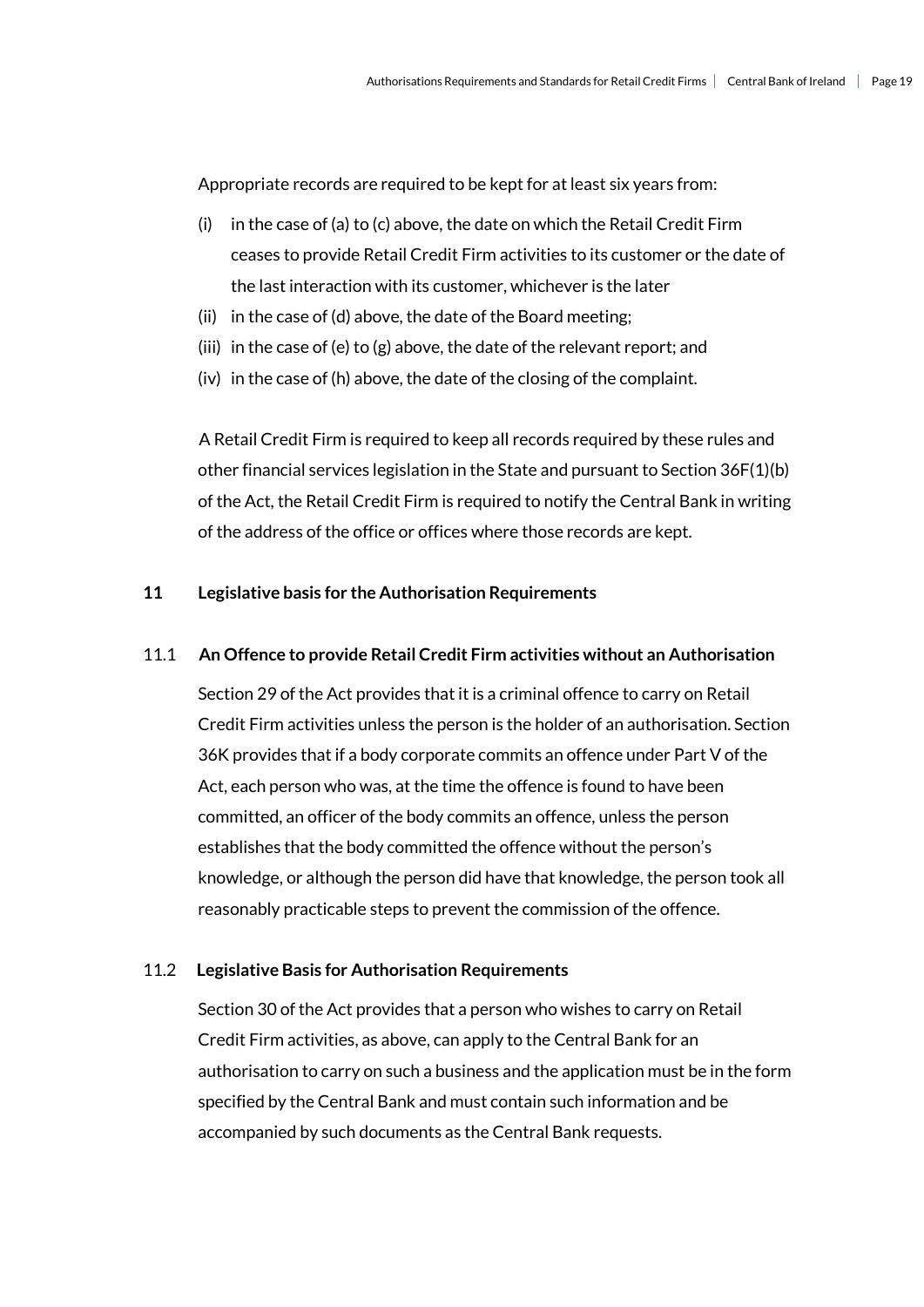Section 31 prescribes the grounds upon which the Central Bank can refuse an application for authorisation, including, that the applicant has failed to satisfy the Central Bank that the applicant is, or will be able, to properly fulfil the obligations imposed by or under Part V of the Act or any other designated enactment or designated statutory instruments<sup>1</sup>.

If the Central Bank grants an application for authorisation, it will impose each of the requirements contained in Part A of this document, and such other requirements as it may specify as conditions pursuant to Section 33 and 33A of the Act, on the authorised Retail Credit Firm.

#### 11.3 **Legislative Basis for the Imposition of Conditions**

Under Section 33A of the Act, the Central Bank may impose whatever conditions or requirements it considers appropriate relating to the proper and orderly regulation and supervision of persons carrying on Retail Credit Firm activities, as above, and the protection of their customers or potential customers. The applicable conditions will be specified in one or more documents annexed to the authorisation granted, in accordance with Section 33(2) of the Act.

#### 11.4 **Potential Consequences of Non Compliance**

A contravention of any provision of the Act or of any condition or requirement imposed under a provision of the Act or of any provision of a designated enactment or designated statutory instrumentis a prescribed contravention for the purposes of Part IIIC of the Central Bank Act 1942 and, accordingly, the authorised Retail Credit Firm and/or persons concerned in its management may be subject to the Administrative Sanctions Procedure of the Central Bank or the revocation of its authorisation in the event of committing such a contravention.

Section 35 of the Act provides that it is a criminal offence for the holder of an authorisation to fail to comply with the requirements imposed on holders of authorisations by Part V of the Act, the conditions of the authorisation and/or the requirements (if any) imposed by regulations in force under Part V of the Act. Section 36K of the Act provides that if a body corporate commits an offence

 $<sup>1</sup>$  A designated enactment or designated statutory instrument are those provisions of legislation listed in Schedule</sup> 2 of the Central Bank Act 1942 (as amended).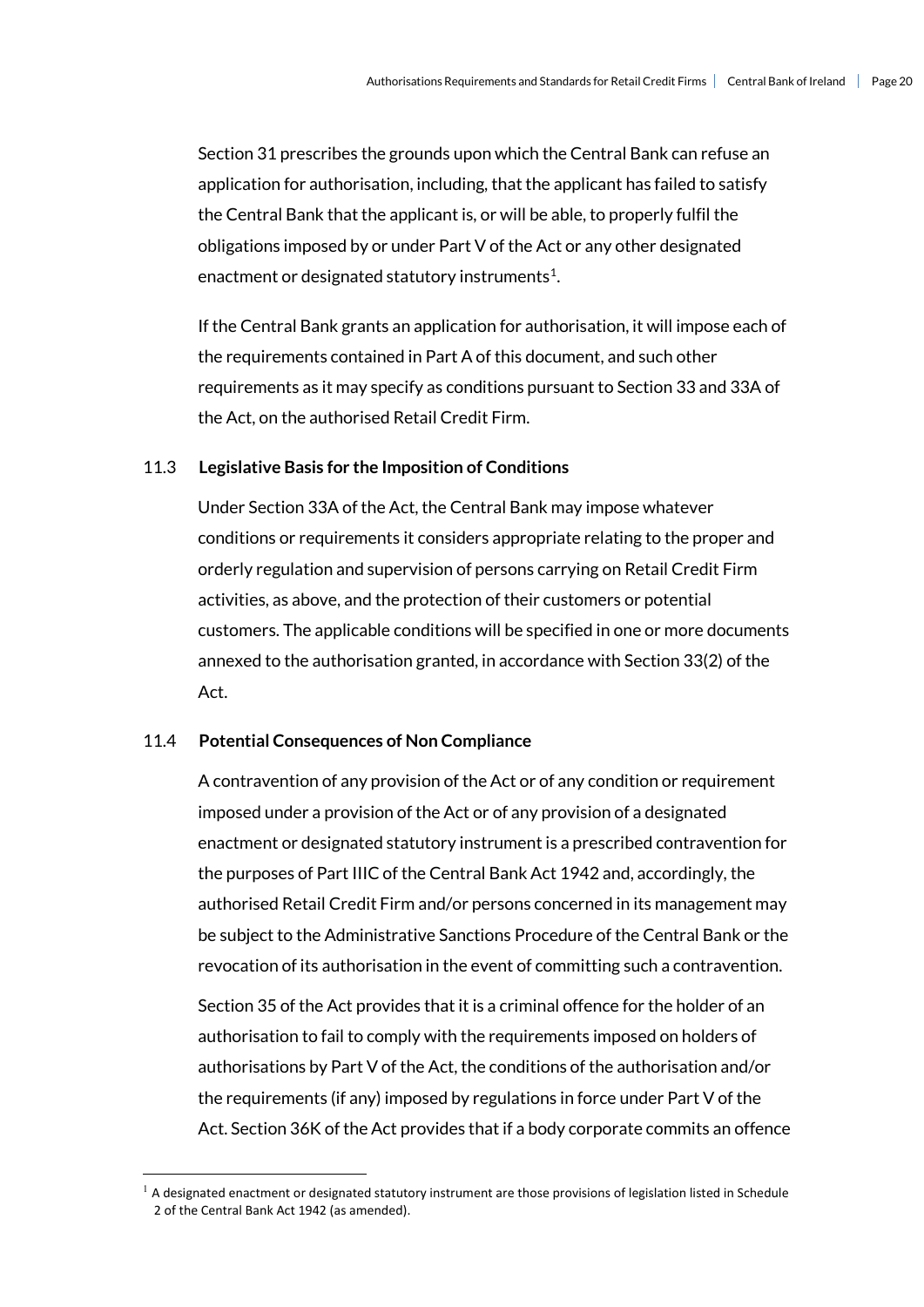under Part V of the Act, each person who was, at the time the offence is found to have been committed, an officer of the body commits an offence, unless the person establishes that-

- the body committed the offence without the person's knowledge; or
- although the person did have that knowledge, the person took all reasonably practicable steps to prevent the commission of the offence.

Pursuant to Section 36A(1)(d) of the Act, the Central Bank may revoke an authorisation if it is satisfied on reasonable grounds that the holder of the authorisation has contravened or is contravening, or has failed or is failing to comply with a provision of Part V of the Act or any other designated enactment or designated statutory instrument, a condition of the authorisation or a requirement imposed by or under Part V of the Act or any other designated enactment or designated statutory instrument. Section 36A of the Act sets out a comprehensive list of the grounds upon which, the Central Bank, may revoke an authorisation.

#### 11.5 **Amendments to Authorisations**

Pursuant to Section 34 of the Act, the Central Bank may, from time to time, amend an authorisation granted to a person to carry out, Retail Credit Firm activities, as above –

- (a) by varying any of its conditions;
- (b) by replacing or revoking an existing condition; or
- (c) by adding a new condition

but only after giving to the holder of that authorisation a notice in writing of its intention to do so and an opportunity to be heard by, or to make written representations to, the Central Bank in relation to the proposed amendment.

#### **12 Definitions**

- 12.1 **Important operational function** means an operational function where a defect or failure in its performance would materially impair—
	- (a) the continuing compliance of the Retail Credit Firm concerned with the requirements of its authorisation or its other obligations;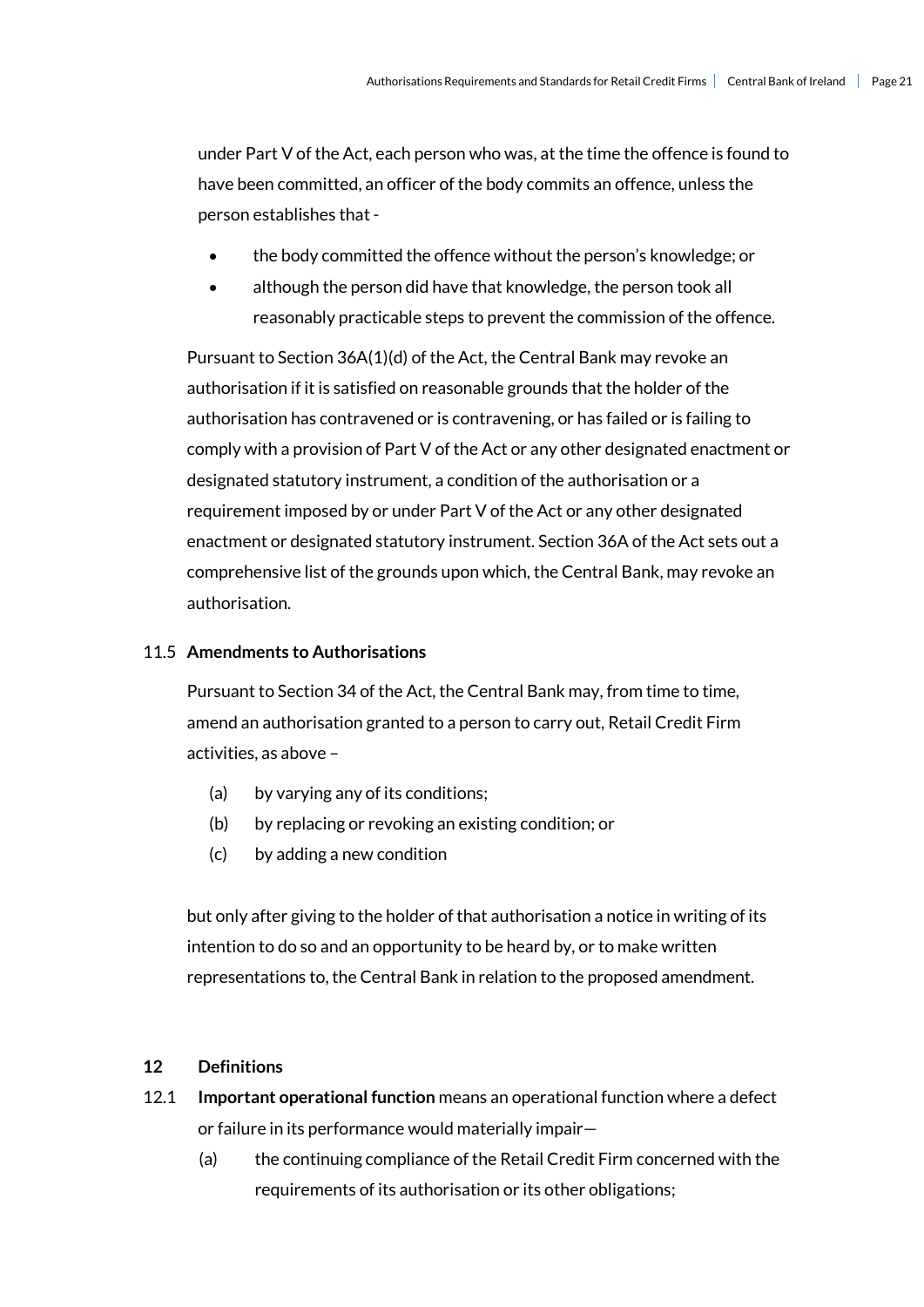- (b) its financial performance; or
- (c) the soundness or continuity of its Retail Credit Firm activities.
- 12.2 **Other place of business** means a place of business other than the head office which is a part of a Retail Credit Firm, which has no separate legal personality and which carries out directly some or all of the services inherent in the business of a Retail Credit Firm**.**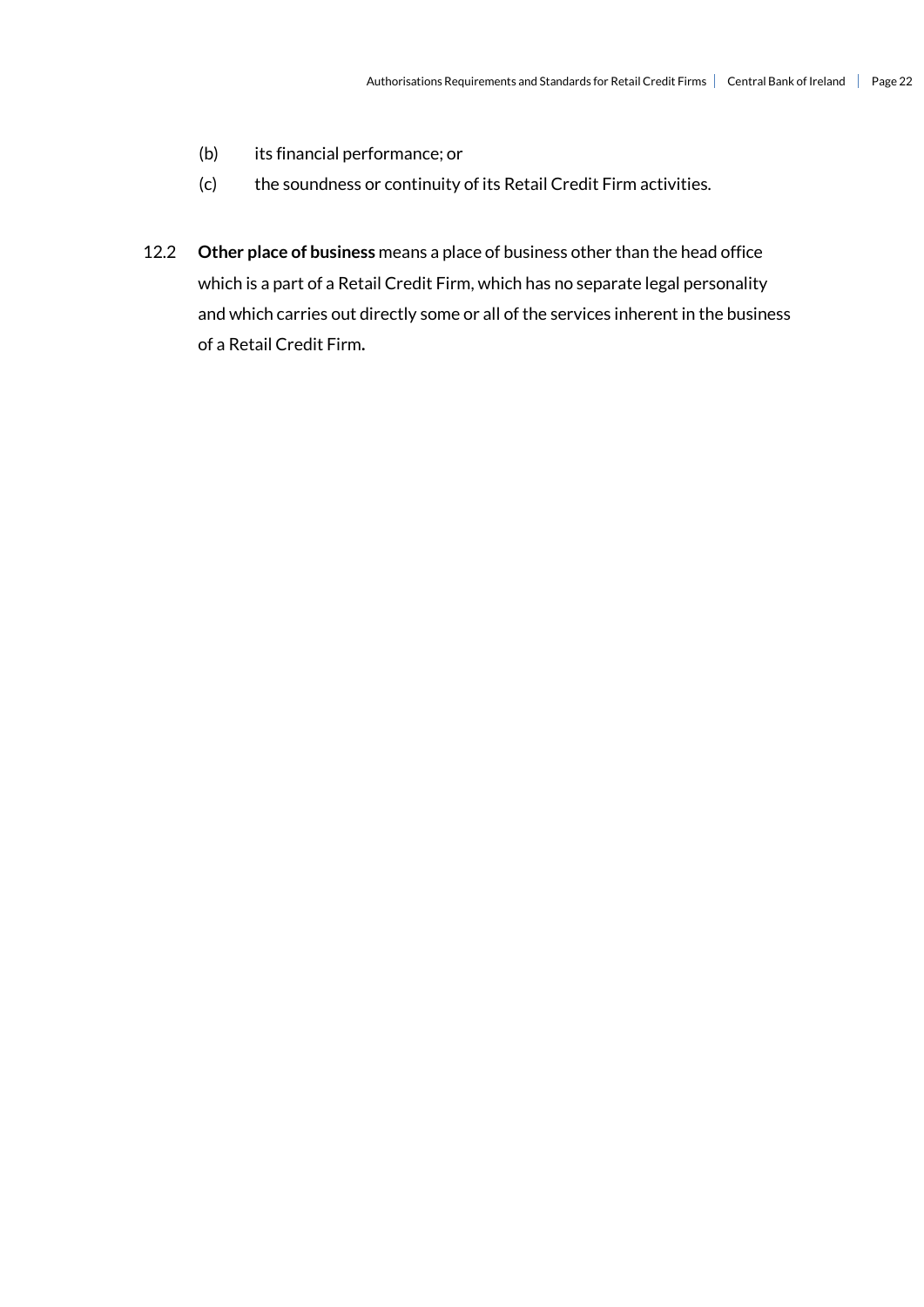#### **Part B: Additional Regulatory Requirements**

This Part lists certain other legal and regulatory requirements of which the Retail Credit Firm should be aware of in relation to the provision of its Retail Credit Firm activities.

This list is not exhaustive and it is the responsibility of each individual regulated entity to obtain independent legal advice and to ensure compliance with all aspects of applicable legislation and other regulatory requirements.

It should be noted that breaches of these requirements may amount to prescribed contraventions for the purposes of Part IIIC of the Central Bank Act 1942 and/or to criminal offences under the relevant legislation and accordingly can attract the sanctions provided for in Part IIIC of the Central Bank Act 1942 and/or under the relevant legislation. Furthermore, a contravention of these requirements may be grounds for the revocation of the Retail Credit Firm's authorisation pursuant to Section 36A of the Act.

#### **13 Additional Legal and Regulatory Requirements**

#### 13.1 **Central Bank Act 1942**

An annual levy may be payable by a Retail Credit Firm calculated in accordance with Regulations made pursuant to Section 32D of the Central Bank Act 1942.

#### 13.2 **Consumer Credit Act 1995**

A Retail Credit Firm must adhere to all applicable provisions of the Consumer Credit Act 1995 when it enters into a credit agreement with a consumer.

#### 13.3 **European Communities (Consumer Credit Agreements) Regulations 2010**

A Retail Credit Firm must adhere to all applicable provisions of the European Communities (Consumer Credit Agreements) Regulations 2010 when it enters into a credit agreement with a consumer.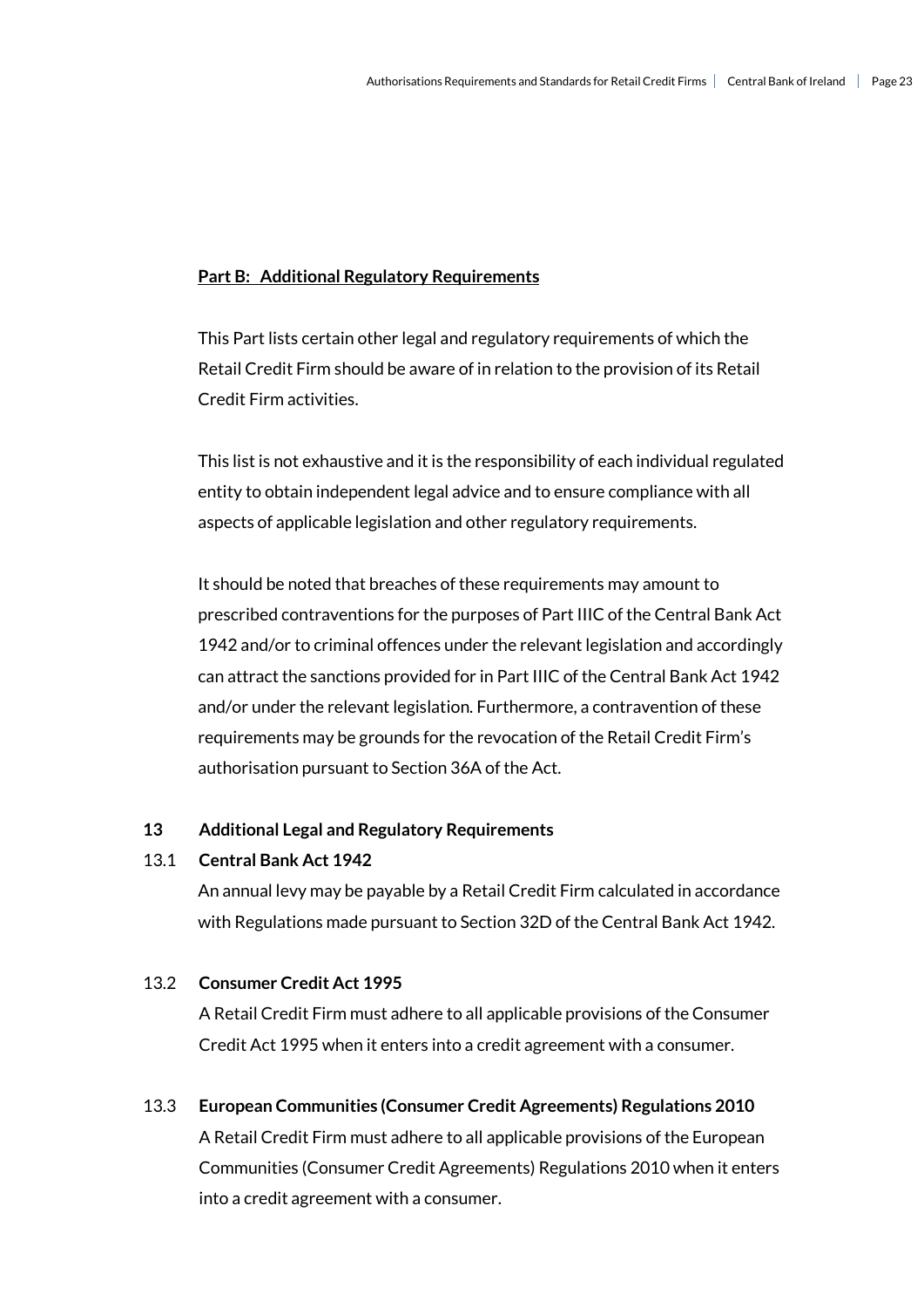# 13.4 **Criminal Justice (Money Laundering and Terrorist Financing) Act 2010** A Retail Credit Firm must adhere to all applicable provisions of the Criminal Justice (Money Laundering and Terrorist Financing) Act 2010.

#### 13.5 **Minimum Competency Code 2017 and Minimum Competency Regulations**

**2017**

A Retail Credit Firm must consider whether individuals employed or acting on its behalf are engaged in any activities which fall within the scope of the Minimum Competency Code 2017 and Minimum Competency Regulations 2017 and, if so, it must adhere to all applicable requirements.

#### 13.6 **Consumer Protection Code 2012**

A Retail Credit Firm must adhere to all applicable provisions of the Consumer Protection Code 2012.

#### 13.7 **Code of Conduct on Mortgage Arrears 2013**

A Retail Credit Firm must adhere to all applicable provisions of the Code of Conduct on Mortgage Arrears 2013.

#### 13.8 **Fitness & Probity Standards 2014**

Persons exercising controlled functions (including pre-approval controlled functions) in Retail Credit Firms should note the provisions of Part 3 of the Central Bank Reform Act 2010 and the Regulations and Standards issued under that Part. Before a Retail Credit Firm can appoint a person to a pre-approval controlled function, the Central Bank must have approved the appointment in writing. Retail Credit Firms are also responsible for ensuring that staff performing controlled functions (including performing pre-approval controlled functions) meet the Fitness and Probity Standards both on appointment to such functions and on an on-going basis. Firms are required to make an annual preapproval controlled function confirmation to the Central Bank.

### 13.9 **Central Bank (Supervision and Enforcement) Act 2013 (Section 48) (Housing Loan Requirements) Regulations 2015**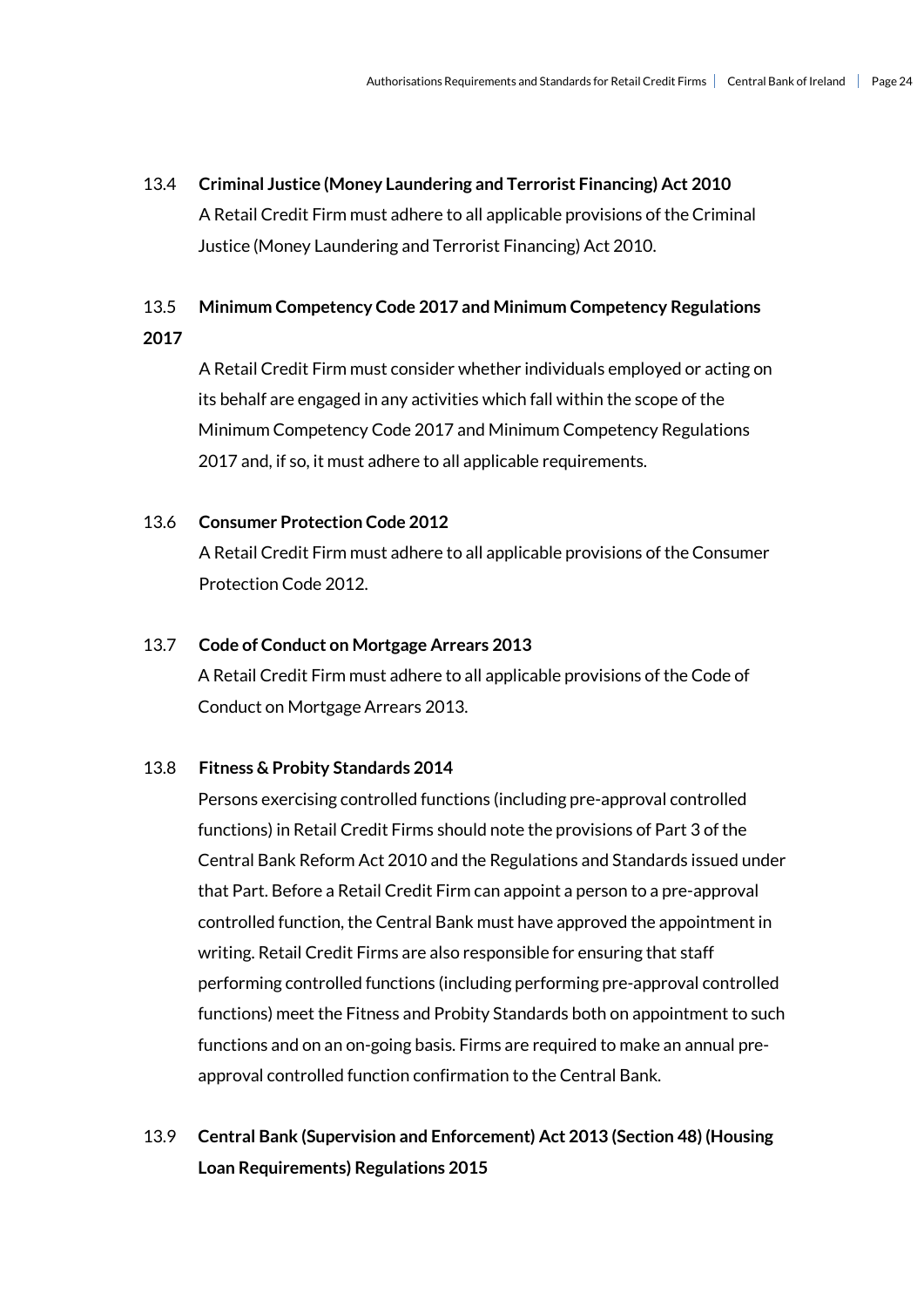A Retail Credit Firm must adhere to all applicable provisions of the Central Bank (Supervision and Enforcement) Act 2013 (Section 48) (Housing Loan Requirements) Regulations 2015 when it enters into a housing loan agreement with a consumer.

- 13.10 **Central Bank (Supervision and Enforcement) Act 2013 (Section 48) (Lending to Small and Medium-Sized Enterprises) Regulations 2015** A Retail Credit Firm must adhere to all applicable provisions of the Central Bank (Supervision and Enforcement) Act 2013 (Section 48) (Lending to Small and Medium-Sized Enterprises) Regulations 2015.
- 13.11 **Authorisation Requirements and Standards for Credit Servicing Firms 2019** If a Retail Credit Firm carries out Credit Servicing Firm activities (within the meaning of Section 28 of the Act), the Retail Credit Firm will be subject to the Authorisation Requirements and Standards for Credit Servicing Firms 2019 (the CSF Standards) in respect of its Credit Servicing Firm activities. The CSF Standards will be imposed as a condition on the Retail Credit Firm's authorisation pursuant to Section 33 and 33A of the Act. A Retail Credit Firm must adhere to all applicable provisions of the CSF Standards on an on-going basis where relevant.
- 13.12 **European Union (Consumer Mortgage Credit Agreements) Regulations 2016**  A Retail Credit Firm must adhere to all applicable provisions of the European Union (Consumer Mortgage Credit Agreements) Regulations 2016 when it enters into a credit agreement with a consumer.
- 13**.**13 **Obligations of the auditor of a regulated financial service provider to provide a report to the Central Bank in certain circumstances**  A Retail Credit Firm should note that Part IV of the Act imposes obligations on the auditor of a Retail Credit Firm.